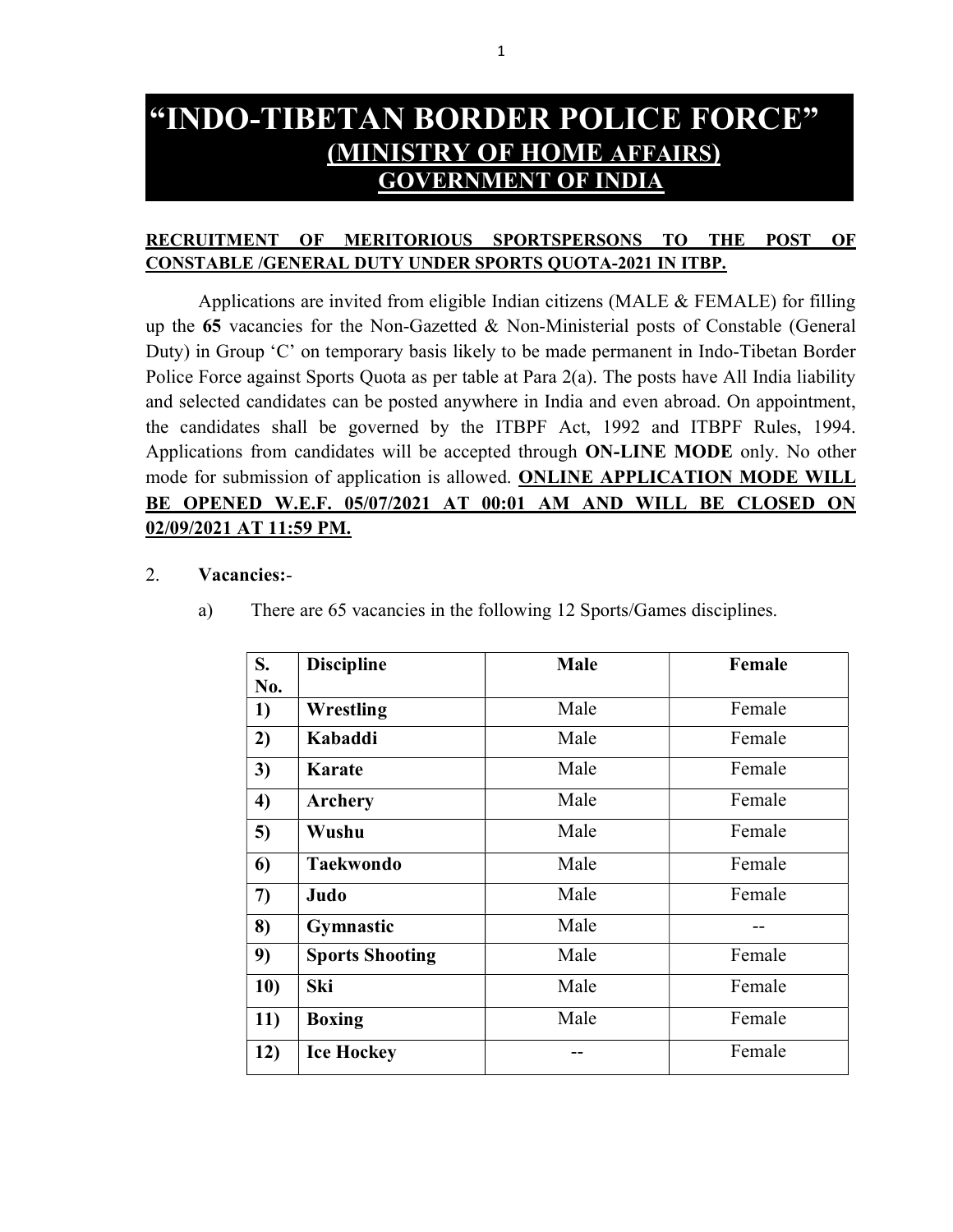- b) The recruitment is only for meritorious sportsperson who are either medal winners/position holders and/or participants as per Para 4 (b).
- c) ITBP reserves the right to cancel or postpone the recruitment at any stage without assigning any reason.
- d) Vacancies may vary due to administrative reasons. ITBP reserves the right to make changes in sequence of the recruitment process after publication of this advertisement.

# 3. PAY SCALE AND OTHER ALLOWANCES:-

a) Revised pay scale as per  $7<sup>th</sup>$  CPC pay matrix :-

| <b>POSTS</b>                                                                | <b>BASIC PAY IN REVISED PAY</b><br>MATRIX (as per $7th$ CPC) |
|-----------------------------------------------------------------------------|--------------------------------------------------------------|
| CONSTABLE(GENERAL DUTY)   Level-3 Rs. 21,700-69,100/-<br>UNDER SPORTS QUOTA |                                                              |

 b) Other allowances- The post will carry Dearness Allowance, Ration Money, Washing Allowance, Special Compensatory Allowance while posted in specified border areas, free uniform, free accommodation or HRA, Transport Allowance, Free Leave Pass, Free medical facilities and any other allowance as admissible in the Force from time to time under the rules/instructions. These posts will be covered under Restructured Defined Contribution Pension Scheme.

# 4. ELIGIBILITY CONDITIONS FOR THE POST AS UNDER:-

| Name of<br>Post            | Age                                                                                                           | <b>Essential</b><br>educational<br>qualification                               | <b>Sports Qualification</b>                                                                                                                                                                                                                                                                                                                      |
|----------------------------|---------------------------------------------------------------------------------------------------------------|--------------------------------------------------------------------------------|--------------------------------------------------------------------------------------------------------------------------------------------------------------------------------------------------------------------------------------------------------------------------------------------------------------------------------------------------|
| (i)                        | (ii)                                                                                                          | (iii)                                                                          | (iv)                                                                                                                                                                                                                                                                                                                                             |
| CT(GD)<br><b>Sportsman</b> | 18 to 23<br>years<br>(Relaxation<br>in age as<br>per the<br>prevalent<br><b>Recruitment</b><br><b>Rules</b> ) | <b>Matriculation</b><br>or its<br>equivalent<br>from a<br>recognized<br>board. | Players who have participated or won<br>medal (s) in the level of competition<br>given at Para 4 (b) of this advertisement<br>from 01/01/2019 till 02/09/2021 will<br>only be considered.<br>Individual event (International/National)<br>The sportsperson who have participated or<br>won medal(s) in any International Sports                  |
|                            |                                                                                                               |                                                                                | events recognized by International Olympic<br>Association as a member of the Indian<br>Team and players who have won medal(s)<br>in any National Games or Championships<br>recognized by Indian Olympic Association<br>Sports Federation of (concerned Sport),<br>Youth/Junior National Championship held<br>from $01/01/2019$ to $02/09/2021$ . |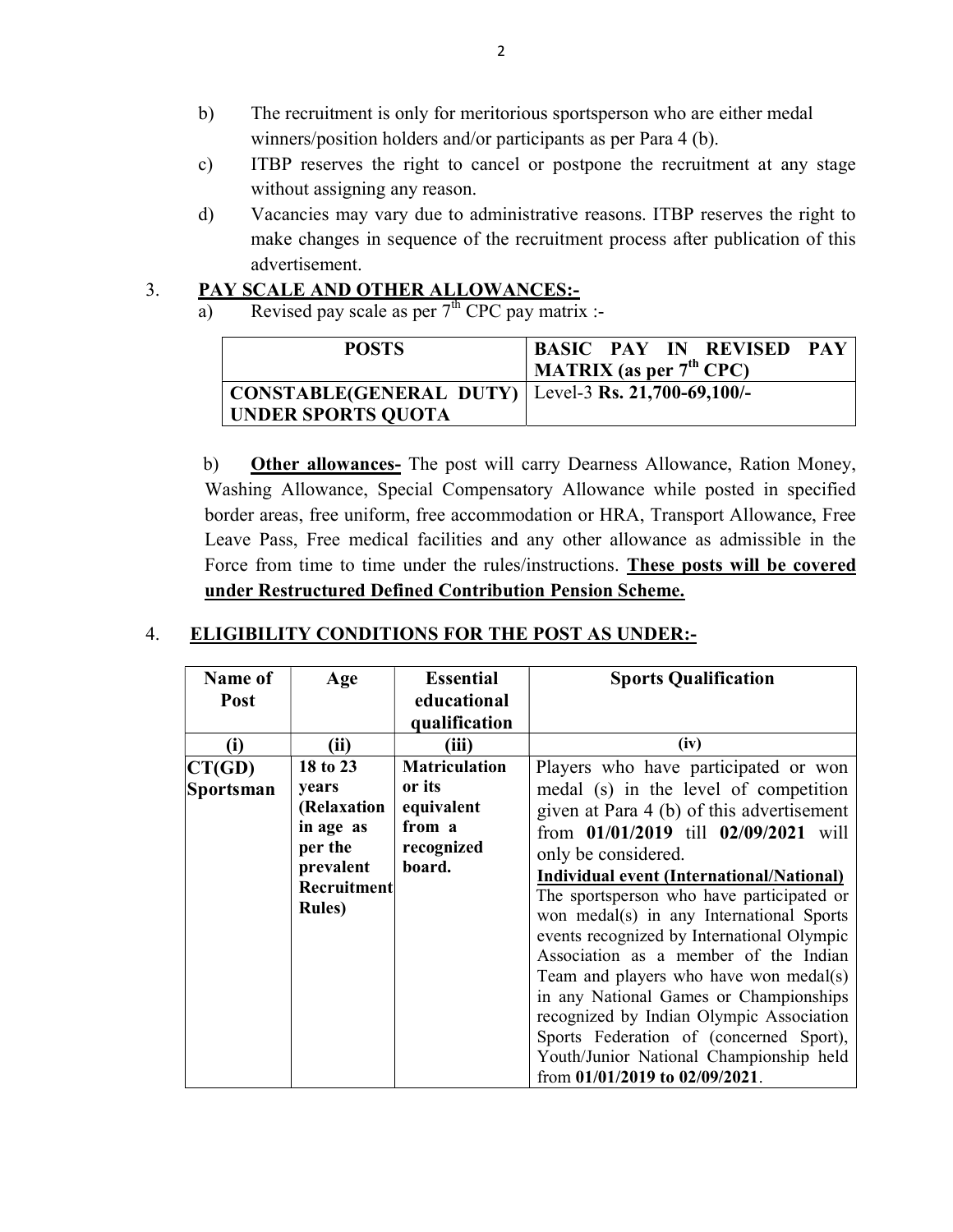| <b>Team event (International/National)</b> |
|--------------------------------------------|
| In the team event, sportsperson who        |
| have won any medal in National             |
| Games/National Championships Both          |
| (Junior & Senior), recognized by           |
| respective Federation/ Association         |
| recognized by the Ministry of Youth        |
| Affairs & Sports or conducted by the       |
| Indian Olympic Association during the      |
| period of 01/01/2019 to 02/09/2021,        |
| while representing State/UT/Sports         |
| Control Boards, Sports person should be    |
| playing member of the team. However        |
| this condition does not apply to medal(s)  |
| in international tournaments.              |

#### Note:

- (i) Only Matriculation certificate shall be accepted as a proof for establishing age of the candidates.
- (ii) The candidates must fulfill all eligibility conditions and should be in possession of all certificates on the date of Recruitment. Candidates not in possession of education/sports certificates on the date of Recruitment shall not be eligible for recruitment.
- (iii) All educational certificates other than Central Board/State Board shall be accompanied with Government notifications declaring the equivalence of such qualification for service under Central Government.
	- (a)  $\Delta$ ge and Relaxations:  $\Delta$ ge-18 to 23 years. Cutoff date for determining age will be 02/09/2021 i.e. last date of submission of online applications.
		- (i) The upper age limit is relaxable for SC/ST by five (5) years and for OBC Non-Creamy Layer (NCL) by three (3) years.
		- (ii) Upper age limit is relaxable up to 5 years for Departmental candidates with three years continuous service and in addition 5 years age relaxation for Scheduled Caste or Scheduled Tribe and 3 years for Other Backward Classes (NCL) who compete alongwith candidates from open recruitment.
		- (iii) Candidates should note that only the Date of Birth as recorded in the Matriculation certificate available on the date of submission of application will be accepted for determining the age and no subsequent request for its change will be considered or granted.
		- (iv) Candidates claiming age relaxation on basis of OBC (NCL) status may note that certificate on non-creamy layer status should have been obtained within three years before the closing date of online application i.e. 02/09/2021.
		- (v) Candidates who wish to seek age relaxation must submit requisite certificate from the competent authority, in the prescribed format when such certificates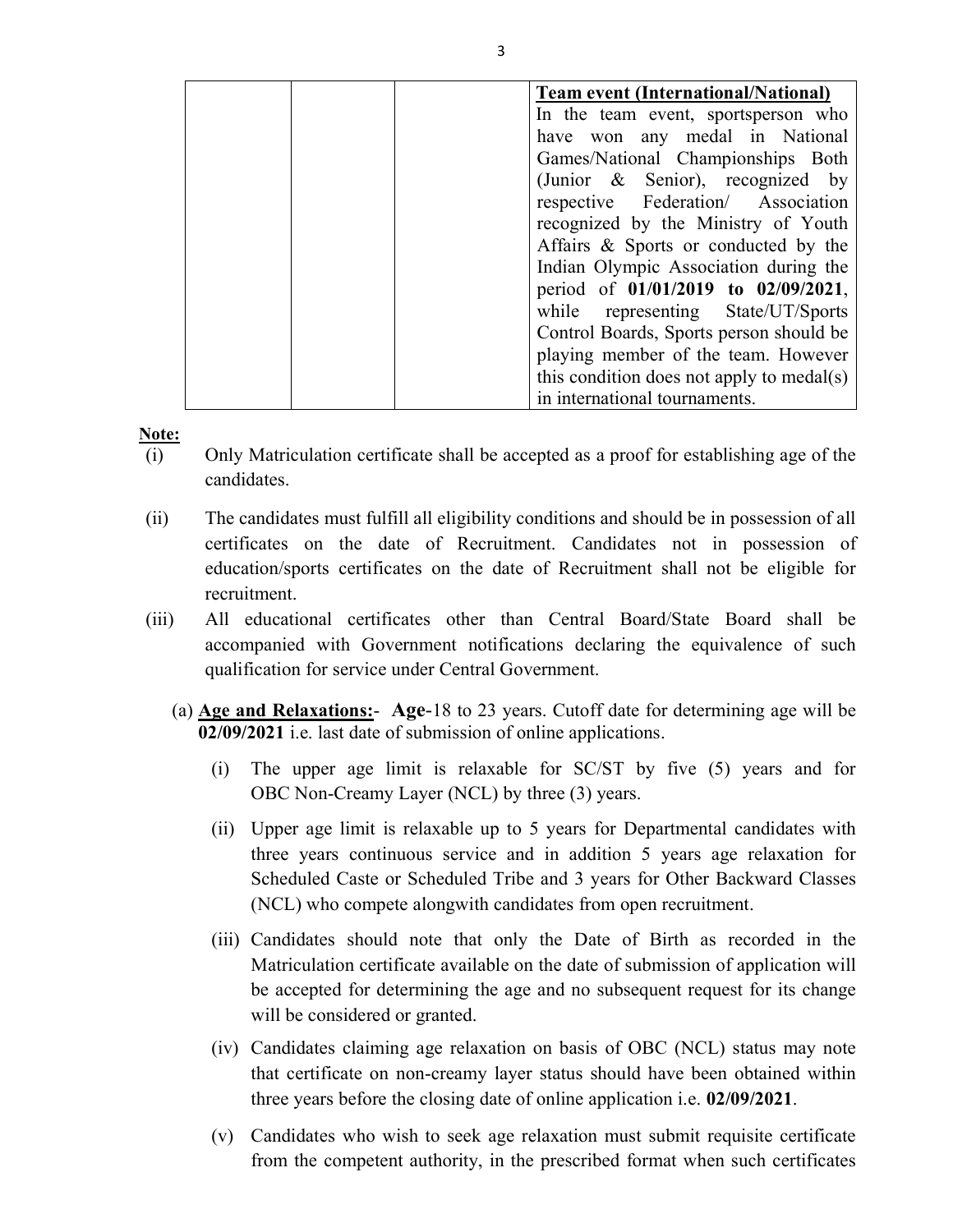are sought by the Recruitment Board. Otherwise, their claim for SC/ST/OBC(NCL) status will not be entertained and their candidature/applications will be considered under General (UR) category.

(vi) The formats of the certificates are annexed as Annexure-III & Annexure-IV. Certificates obtained in any other format will not be accepted.

## (b)Sports Qualification:-

- (i) Only those players who have participated or won medal (s) in the levels of competition mentioned in table below during the period from 01/01/2019 till 02/09/2021 are eligible to apply.
- (ii) Candidate will be given marks for any one highest medal secured by him/her during last 02 years. If any candidate has secured more than 01 medal in particular competition, in that case he/she shall be awarded marks for only the highest medal/Position secured in the competition and marks given to him for separate competitions shall not be included in overall sports achievements.
- S. N. Competition Marks of Gold Medal Marks of Silver Medal Marks for Bronze Medal Marks for participation 1. Olympic Games/Summer/Winter 100 96 92 80 2. World Championship/World Cup  $90 \mid 86 \mid 82 \mid 70$ 3. Asian Games/Commonwealth Games (4 years) 80 | 76 | 72 | 60 4. Asian Championship/ Cup/ Commonwealth Championship 70 | 66 | 62 | 50 5. Youth Olympic Games 60  $\mid$  56  $\mid$  52  $\mid$  40 6. Youth/Junior Asian Championship & Youth/Junior Commonwealth Championship  $50 \parallel 46 \parallel 42 \parallel$  -7. SAF Games & any International Competition recognized by Govt. of India (MYA&S) with minimum participation of 07 Countries backed by medal in National level competition. 40 | 36 | 32 | -8. National Games and Senior National Championship (i) Individual Medal  $\begin{array}{|c|c|c|c|c|c|c|c|c|} \hline \end{array}$  30  $\begin{array}{|c|c|c|c|c|} \hline \end{array}$  22 (ii) Team medal in individual sports  $\begin{array}{|c|c|c|c|c|c|c|c|c|} \hline \end{array}$  22 18 9. Youth/Junior National Championship 10. (i) Individual Medal 20 16 12 -11.  $\vert$  (ii) Team medal in individual sports  $\vert$  16  $\vert$  12  $\vert$  08  $\vert$  -
- (iii) Marking will be done as per table given below :-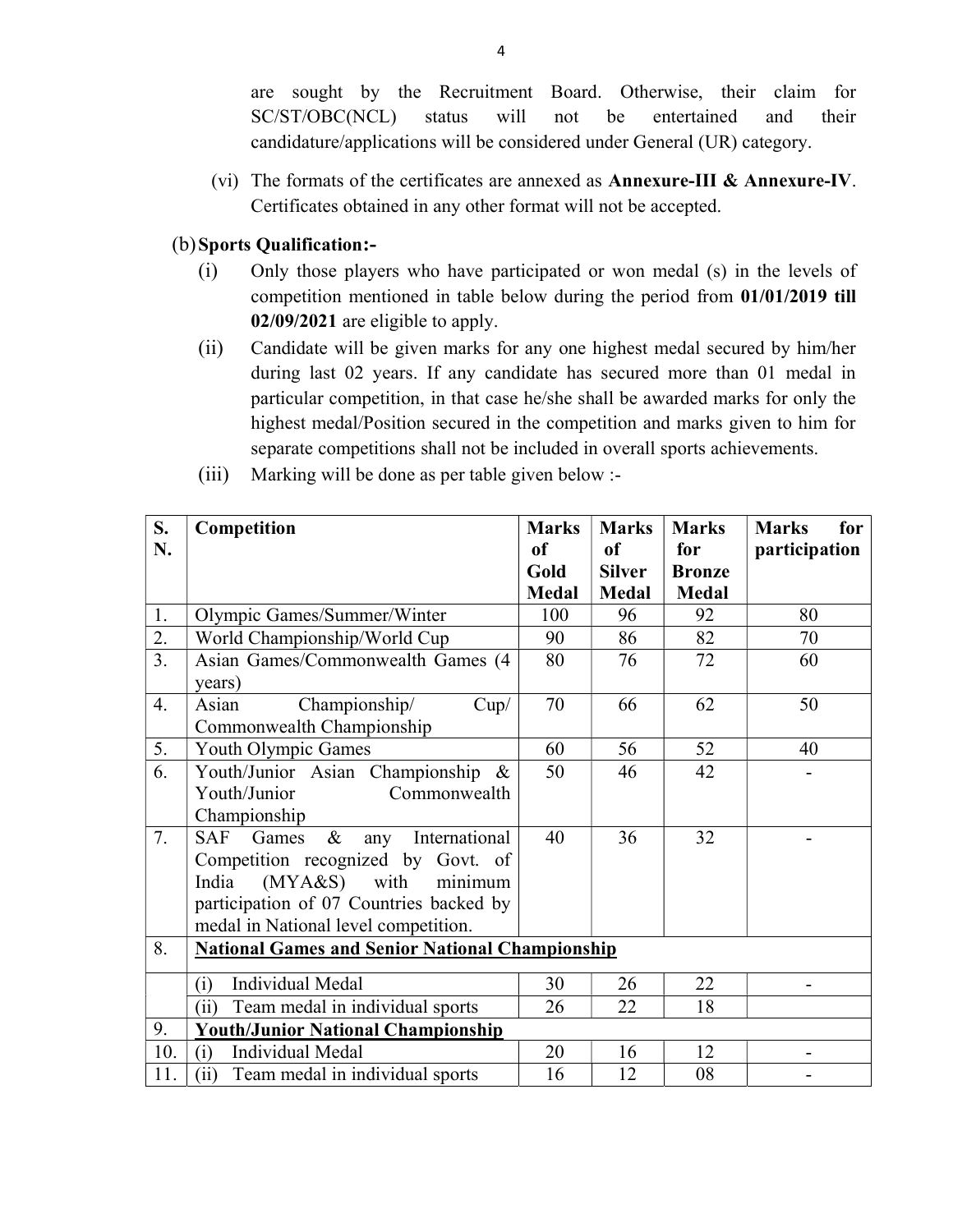#### (c) ORDER OF PREFERENCE:-

| (i)  | First Preference  | Candidates who have represented the country and       |
|------|-------------------|-------------------------------------------------------|
|      |                   | won medals in order of their priority i.e.            |
|      |                   | Gold/Silver/Bronze in<br>an<br>International          |
|      |                   | Competition in senior Junior or in youth              |
|      |                   | categories with the clearance of the Department of    |
|      |                   | Youth Affairs and Sports (Govt. of India)             |
| (ii) | Second Preference | Candidate who have represented and won                |
|      |                   | medal(s) or positions up to $3rd$ place in the Senior |
|      |                   | or Junior National Championship/Games                 |
|      |                   | organized by the recognized National Sports           |
|      |                   | Federation or National Games organized by Indian      |
|      |                   | Olympic Association.                                  |

### (d) Physical Standards:-

| Sl. | Description                                                                                     |                  | Height            | Chest<br>for                |
|-----|-------------------------------------------------------------------------------------------------|------------------|-------------------|-----------------------------|
| No  |                                                                                                 | For              | For               | Male<br>only<br>05<br>(Min. |
|     |                                                                                                 | Male             | Female            | cms<br>is<br>expansion      |
|     |                                                                                                 |                  |                   | must)                       |
| (1) | General Candidate                                                                               | 170              | 157               | 80 cms                      |
|     |                                                                                                 | cms              | cms               |                             |
| (2) | Relaxation:- Candidates hailing from Garhwalis, Kumaonis,                                       | 165              | $155 \text{ cms}$ | 78 cms                      |
|     | Gorkhas, Dogras, Marathas and Candidates belonging to the States                                | cms              |                   |                             |
|     | of Assam, Himachal Pradesh and J & K.                                                           |                  |                   |                             |
| (3) | Candidates hailing from North Eastern States of Arunachal                                       | 162.5            | 152.5             | 77 cms                      |
|     | Pradesh, Manipur, Meghalaya, Mizoram, Nagaland, Sikkim &                                        | cms              | cms               |                             |
|     | hailing from<br>Tripura<br>candidates<br>Gorkha<br>and<br>Territorial                           |                  |                   |                             |
|     | Administration (GTA), comprising of the three Sub-Divisions of                                  |                  |                   |                             |
|     | Darjeeling District namely Darjeeling, Kalimpong and Kurseong                                   |                  |                   |                             |
|     | and includes the following "Mouzas" Sub-Division of these                                       |                  |                   |                             |
|     | districts: (1) Lohagarh Tea Garden (2) Lohagarh Forest (3)                                      |                  |                   |                             |
|     | Rangmohan (4) Barachenga (5) Panighata (6) Chota Adalpur (7)                                    |                  |                   |                             |
|     | Paharu (8) Sukna Forest (9) Sukna part-I (10) Pantapati Forest-I                                |                  |                   |                             |
|     | (11) Mahanadi Forest (12) Champasari Forest (13) Salbari Chhat                                  |                  |                   |                             |
|     | Part-II (14) Sitong Forest (15) Sivok Hill Forest (16) Sivok Forest                             |                  |                   |                             |
|     | (17) Chhota Chenga (18) Nipania                                                                 |                  |                   |                             |
| (4) | All candidates belonging to Scheduled Tribes categories.                                        | 162.5cms 150 cms |                   | $76$ cms                    |
| (5) | All candidates belonging to Scheduled Tribes hailing from the                                   | $160 \text{ cm}$ | 147.5             | $76 \text{ cm}$             |
|     | North Eastern States of Arunachal Pradesh, Manipur, Meghalaya,                                  |                  | cms               |                             |
|     | Mizoram, Nagaland, Sikkim & Tripura and Left Wing Extremism                                     |                  |                   |                             |
|     | affected districts.                                                                             |                  |                   |                             |
|     | Weight-Proportionate to height and age as per medical standards for male and female candidates. |                  |                   |                             |

Weight-Proportionate to height and age as per medical standards for male and female candidates.

- (e) Medical Standards:– The medical examination of the candidates will be conducted as per the revised medical guidelines issued by MHA. The minimum medical standards are as follows.
	- (i) Eye Sight -The minimum distance vision shall be 6/6 and 6/9 for both eyes without correction i.e. without wearing spectacles or lenses;

| <b>Visual</b>          |                | <b>Acuity   Uncorrected</b> |               | <b>Refraction</b>                                                                     | Colour        | <b>Remarks</b>                                                                                               |
|------------------------|----------------|-----------------------------|---------------|---------------------------------------------------------------------------------------|---------------|--------------------------------------------------------------------------------------------------------------|
| unaided (Near   Visual |                |                             | <b>Acuity</b> |                                                                                       | <b>Vision</b> |                                                                                                              |
| Vision)                |                | (Distant Vision)            |               |                                                                                       |               |                                                                                                              |
| <b>Better</b>          | Worse          | Better                      | Worse         |                                                                                       |               |                                                                                                              |
| eye                    | eye            | eye                         | eye           |                                                                                       |               |                                                                                                              |
| N <sub>6</sub>         | N <sub>9</sub> | 6/6                         | 6/9           | Visual correction<br>of any kind is not   ISIHARA<br>permitted<br>even<br>by glasses. | $CP$ III by   | -In right handed person, the<br>Right eye is better eye and<br>vice versa.<br>-Binocular vision is required. |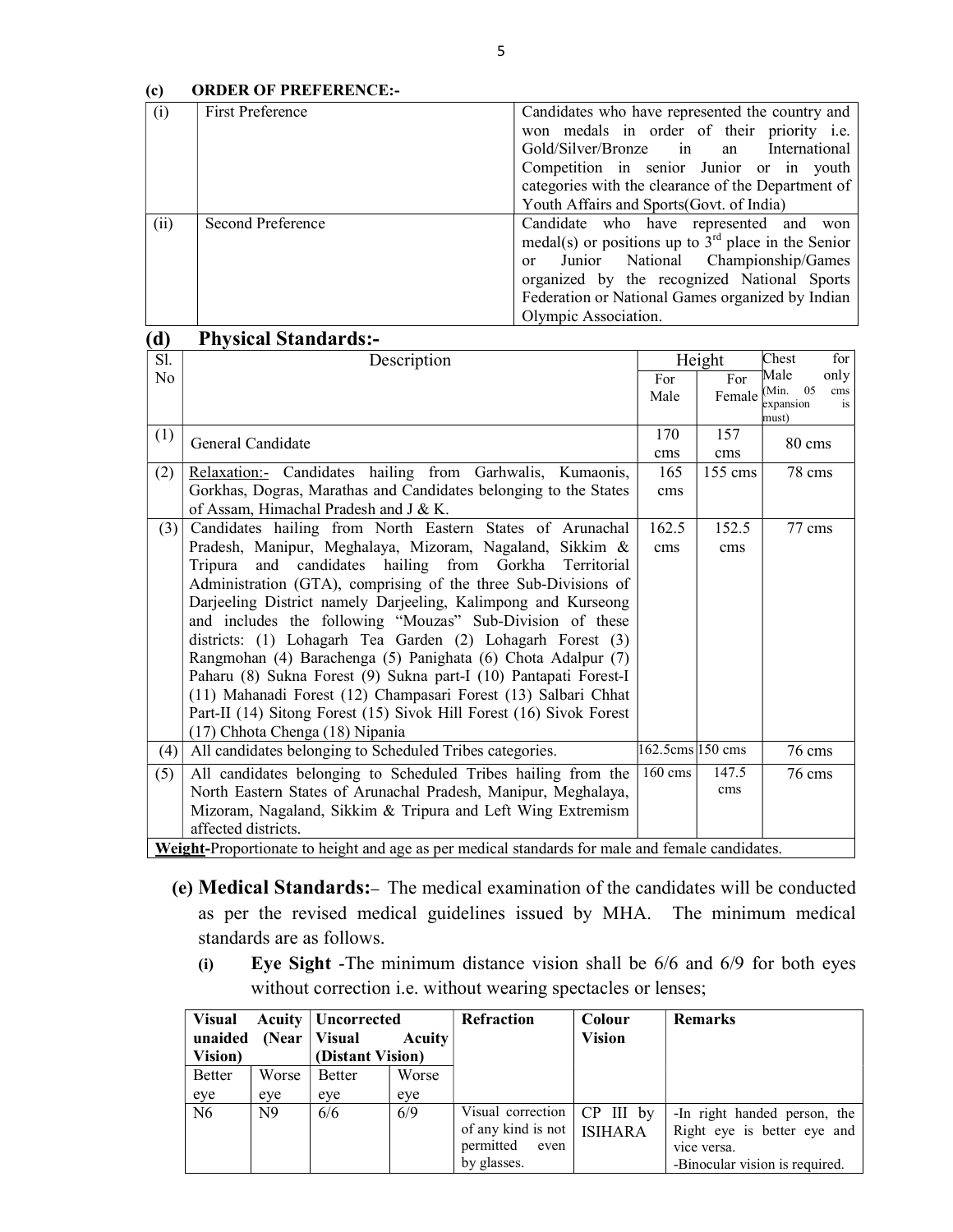- (ii) A colour blind person shall not be eligible for recruitment. If a person is found to be colour blind at any stage of service career, he/she shall be boarded out as per SHAPE policy in vogue;
- (iii) The candidate must not have knock knee, flat foot, varicose veins or squint in eyes;
- (iv) Must be in good mental and bodily health and free from any medical condition or physical defect likely to interfere with the efficient performance of duties or a cause of rejection as per the revised Medical Guidelines of May, 2015 issued by MHA.
- (v) Tattoo:-
	- (a) Content: Being a secular country, the religious sentiments of our countrymen are to be respected and thus, tattoos depicting religious symbol or figures and the name, as followed in Indian Army are to be permitted.
	- (b) Location: Tattoos marked on traditional sites of the body like inner aspect of forearm but only left forearm, being non saluting limb or dorsum of the hands are to be allowed.
	- (c) Size: Size must be less than ¼ of the particular part (Elbow or Hand) of the body.

# 5. **How to Apply :-**

- (a) Online application mode will be opened w.e.f. 05/07/2021 at 00:01 am and will be closed on 02/09/2021 at 11:59 pm on ITBP recruitment website www.recruitment.itbpolice.nic.in
- (b) Eligible and interested candidates should apply only through ITBP Recruitment website www.recruitment.itbpolice.nic.in . Candidates are advised to fill the application form after reading the instructions carefully. The application must be submitted ONLINE only. No application will be accepted offline. Candidature of the candidate who submitted application offline will be rejected summarily.
- (c) The candidate has to upload copy of certificate or document for sport discipline mentioned at Para 2 (a) above on ITBP recruitment website in support of his/her highest medal/position or highest level of participation in the sports achievement mentioned at Para 4 (b) on ITBP recruitment website in their Profile created on the www.recruitment.itbpolice.nic.in before applying for the post, else his/her online application will be rejected during scrutiny.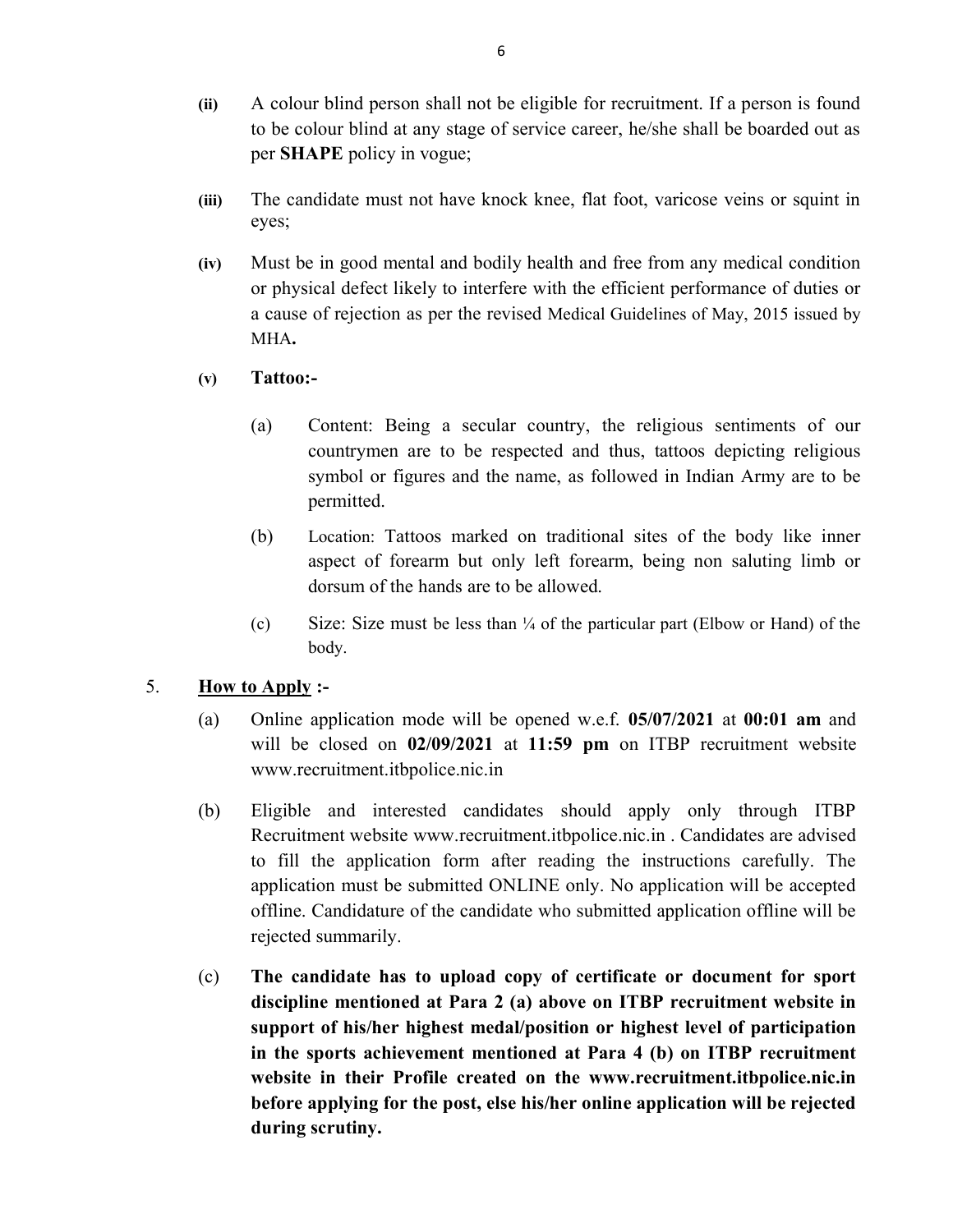(d) APPLICATION FEE & MODE OF PAYMENT - Male candidates belonging to Un-reserved (UR), Other Backward Classes (OBC) and Economically Weaker Section (EWS) category applying for recruitment to the post of Constable(GD) under Sports Quota should pay Rs. 100/- (Rupees one hundred only) as application fee through the ITBP Recruitment website www.recruitment.itbpolice.nic.in. Application received with any other mode of fee payment will be summarily rejected. Fees are exempted for females and candidates belonging to Scheduled Caste and Scheduled Tribe category.

# Note:-

- i) Fee once paid will not be refunded under any circumstances.
- ii) Fee paid by modes other than above will not be accepted and the applications of such candidate will be rejected forthright and the payment made shall stand forfeited.

6. No TA/DA will be admissible: No TA/DA or other expenses for appearing in the recruitment test will be paid to the candidates. The candidate should come duly prepared for more than 01 day stay under their own arrangement at recruitment centre.

# 7. SELECTION PROCESS:-

 Online applications submitted by the candidates on ITBP recruitment website will be scrutinized. Online Admit Cards will be issued to the candidates whose online applications are found in order to appear in the recruitment process i.e. Documentation, Physical Standard Test (PST) and Detailed Medical Examination. Candidates will have to undergo the following process of recruitment :-

# (i) Documentation:-

- (a) Before start of documentation all candidates will undergo verification of identity including Biometric capture. Biometric identification of candidates can also be taken at any stage of recruitment.
- (b) All candidates reporting for recruitment will have to go through documentation, in which candidates will have to produce all original documents/certificates pertaining to age, education, caste , sports achievement as per Para 4 (b), proof to avail age and height relaxation etc. in the prescribed format before the Recruitment Board including the document already uploaded on ITBP recruitment website.
- (c) After scrutiny of the original documents and sports certificate to the satisfaction of the Recruitment Board, the candidates whose documents are found in order will be asked to submit self attested copies of the documents/sports certificate to the Recruitment Board on the spot. Original documents will be returned. ITBP at its discretion can check or verify genuineness of any document/certificate produced by the candidates during recruitment and the decision of ITBP after such verifications/checking shall be final.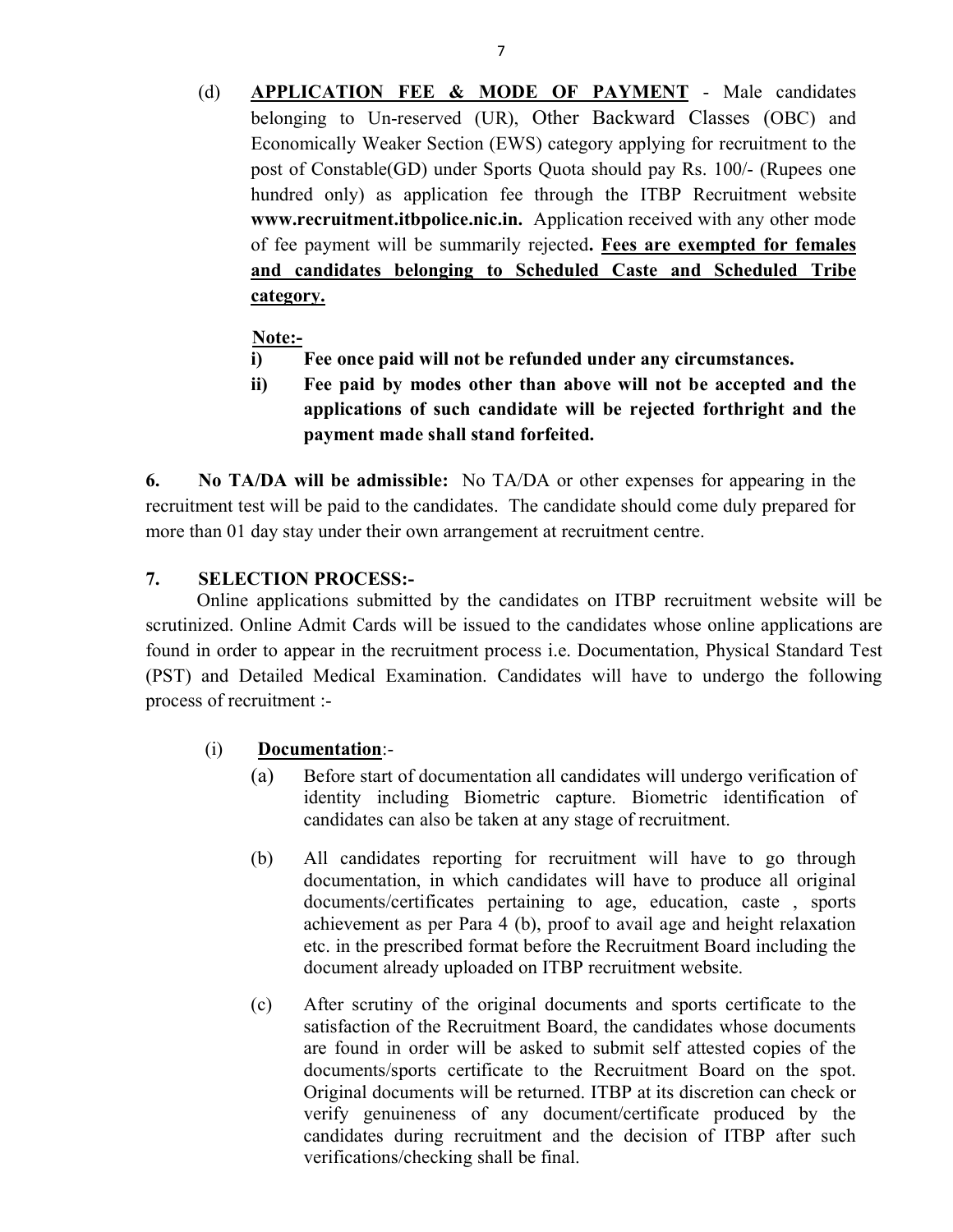- $(d)$  Players who have participated or won medal(s) in the competitions given at Para 4 (b) above during the period from 01/01/2019 till 02/09/2021 shall be eligible for recruitment to the post of Constable/GD (Sportsman) in ITBP.
- (e) Candidates will be given marks for medals won or level of participation during aforementioned time period only.
- (f) Only the marks of that one higher medal/position or level of participation in which a candidate is getting maximum marks as per the table given at Para 4 (b) will be considered.
- (g) If any candidate has secured more than 1 medal in a particular competition, in that case he/she shall be awarded marks for only one highest medal/position secured in the competition.
- (h) The minimum qualifying marks will be 08 for all category i.e. UR/SC/ST/OBC candidates.
- (i) Candidates who are unable to produce the prescribed certificates/documents will be rejected summarily and candidates who declared qualified in documentation stage will be sent to Physical Standard Test (PST).

### (ii) Physical Standard Test (PST):-

- (a) Candidates who qualify in documentation will undergo PST as per standards mentioned at Para 4 (c) above.
- (b) Candidates seeking relaxation in height and chest will be required to submit the certificate as per Annexure-V regarding their community from concerned District Authorities. In the event of non enclosure of the certificate their claim for relaxation in height and chest shall not be entertained.
- (c) Case for relaxation in the physical standard for those candidates who do not meet the physical standards as per advertisement but are otherwise eligible and medically fit in the DME will be taken up with the Competent Authority and till such time vacancies will be kept reserved. In case competent authority does not permit relaxation in physical standards such candidates will be rejected and they will be informed in due course of time. In case competent authority approved the relaxation in physical standards as per advertisement such candidates will be issued Offer of appointment.
- (iii) Merit List:- After completion of Physical Standard Test, Merit list will be drawn on the basis of marks obtained by the candidates as per table given at Para 4(b) in the advertised sports discipline. If tie persist, candidate younger in age will be given priority. The candidates shall be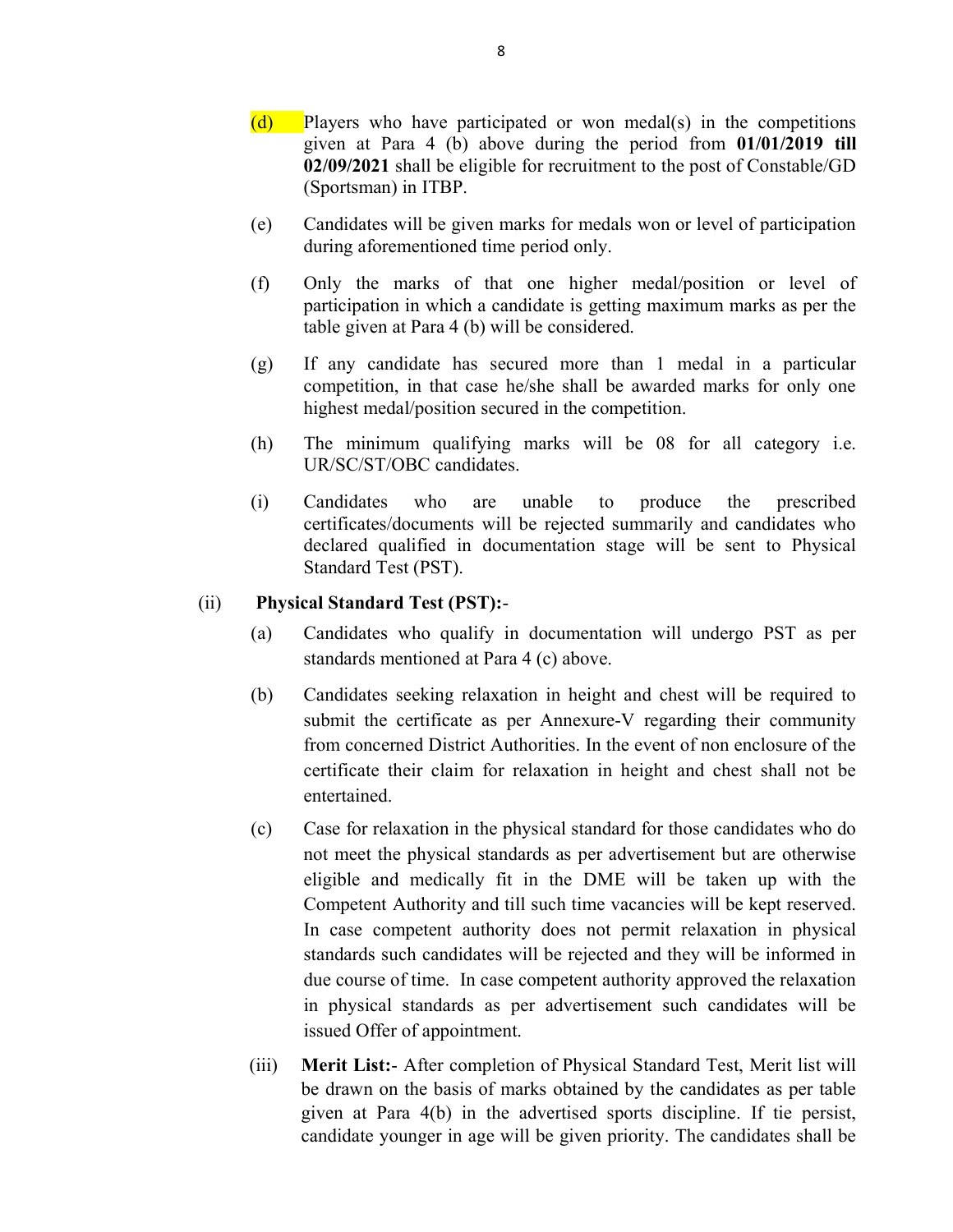shortlisted for Detailed Medical Examination (DME) on the basis of merit. Tie cases will be resolved as under :-

- Candidate securing highest marks will be placed higher in the merit list.
- If the candidate appearing for the recruitment having similar achievements in international competition then achievement in National competition will be considered for breaking tie (candidate with higher achievement in the National competition will be placed higher in merit).
- If tie persist, candidate younger in age will be given priority.
- If tie still persist, candidate's name in alphabetical order in English will be given priority.

#### Note :-

 Merit certificate for sports qualification must be signed by the awarding authority in the prescribed format as per G.O.I Dept. of Pers & Trg.) Office Memorandum No. 14015/1/76-Estt(D) dated 04/08/1980. Details are as under :-

| S.No.   Competition | <b>Authority awarding certificate</b>                      | <b>Details</b> | of                |
|---------------------|------------------------------------------------------------|----------------|-------------------|
|                     |                                                            | Annexure       | $\boldsymbol{\&}$ |
|                     |                                                            | Form           |                   |
| International       | Secretary of the National Federation of   Annexure-VII     |                |                   |
| Competition         | the Game concerned.                                        | (Form-I)       |                   |
| National            | Secretary of the National Federation or   Annexure-VIII    |                |                   |
| Competition         | Secretary of the State Association of the $\vert$ (Form-2) |                |                   |
|                     | Game concerned.                                            |                |                   |

(iv) Detailed Medical Examination (DME):- Candidates selected in order of merit as per number of vacancies will be put through medical examination (DME) to assess their fitness as per the medical guidelines issued from time to time by MHA.

### (v) Review Medical Examination (RME) :-

 (a) All candidates declared unfit during Detailed Medical Examination (DME) will be allowed to undergo Review Medical Examination (RME), provided they give their written consent by appending their signature on the intimation indicating the reasons for being unfit as per Annexure-'VI'.

(b) The RME of candidates will be conducted in continuation of DME preferably on the next day of DME, The consent for RME as per Annexure-'VI' duly signed by the candidate should be submitted within 24 hours after he/she is informed of his/her unfitness in DME.

 (c) The candidates who have been declared unfit in Detailed Medical Examination will be briefed about the procedure for filling an appeal for re-medical examination at the venue.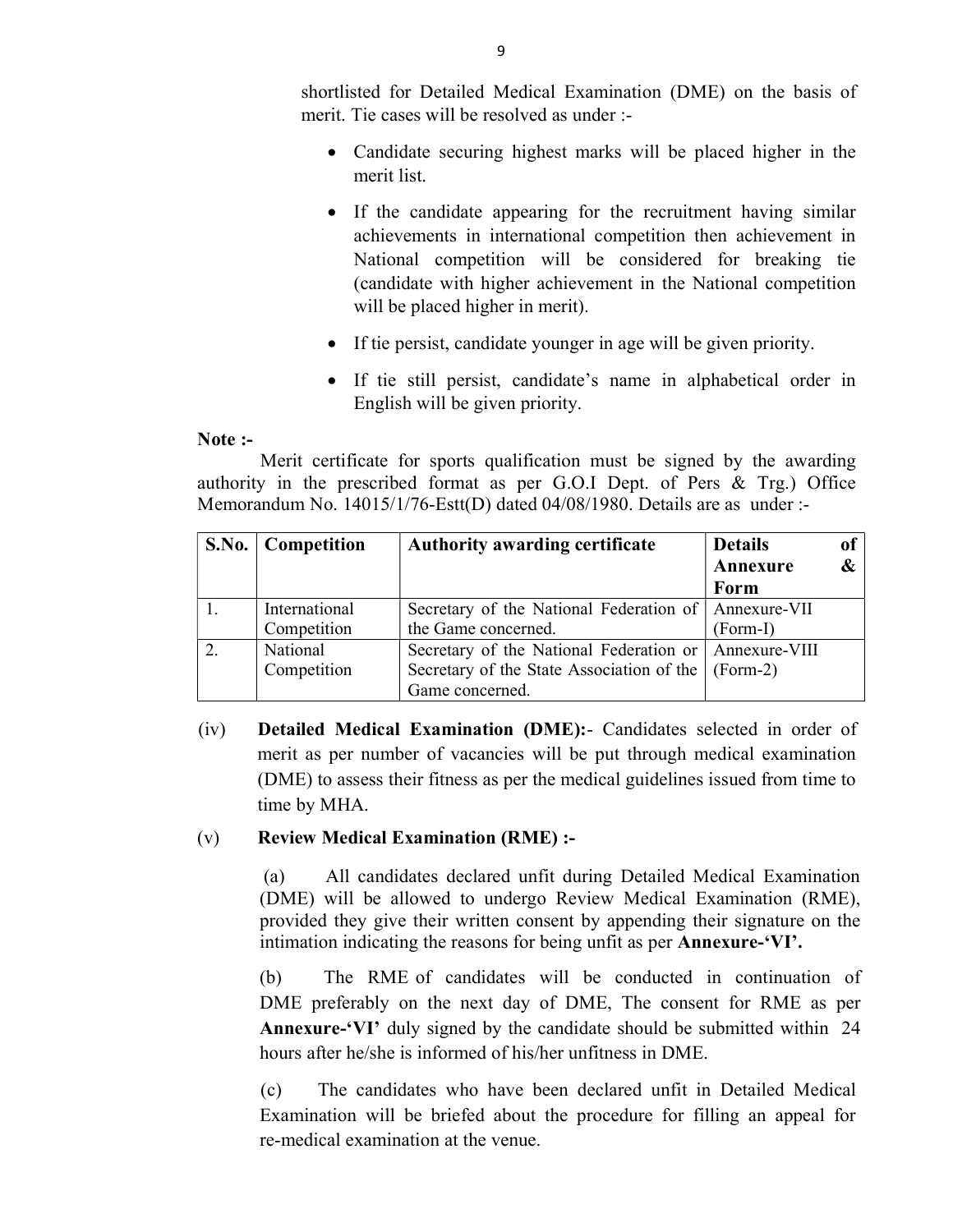(d) The decision of ITBP Board of Doctors shall be final for declaring a candidate Fit or Unfit in DME/RME.

(e) There will be no second RME appeal for candidates declared unfit in DME.

# 8. GENERAL INSTRUCTIONS:

| 8.1  | All candidates who have been called for Documentation, PST and DME will                 |  |  |  |  |
|------|-----------------------------------------------------------------------------------------|--|--|--|--|
|      | bring a clear and legible print out of the online application form submitted by         |  |  |  |  |
|      | them for purpose of identification, etc or else they will not be permitted to           |  |  |  |  |
|      | enter the venue. The print out will be retained by ITBP personnel for office            |  |  |  |  |
|      | use.                                                                                    |  |  |  |  |
| 8.2  | Candidates are to ensure to keep sufficient number of same passport size photos         |  |  |  |  |
|      | filling<br>the<br>online<br>by<br>them<br>application<br>form<br>used<br>in             |  |  |  |  |
|      | and bring same passport size photos submitted with online application form at all       |  |  |  |  |
|      | stages of recruitment.                                                                  |  |  |  |  |
| 8.3  | Departmental candidates should submit in original a "No Objection Certificate"          |  |  |  |  |
|      | from their employer at the time of verification of original documents else their        |  |  |  |  |
|      | candidature will be rejected.                                                           |  |  |  |  |
| 8.4  | Verification of original documents will be carried out at the time of Documentation     |  |  |  |  |
|      | stage, therefore candidates are advised to confirm their eligibility in all respects to |  |  |  |  |
|      | avoid any disappointment.                                                               |  |  |  |  |
| 8.5  | All eligible candidates will be duly informed about the date and venue of the           |  |  |  |  |
|      | recruitment tests which will be sent electronically on their registered e-mail ID with  |  |  |  |  |
|      | directions to download their admit cards on ITBP Recruitment website                    |  |  |  |  |
|      | (www.recruitment.itbpolice.nic.in). Therefore, candidates should provide genuine        |  |  |  |  |
|      | and functional e-mail ID and Mobile number at the time of filling online application    |  |  |  |  |
|      | form. ITBP will not be responsible in case of any failure of the candidate not          |  |  |  |  |
|      | receiving e-mail/admit card online. ITBP will not be responsible in case candidate      |  |  |  |  |
|      | forgets his/her login details.                                                          |  |  |  |  |
| 8.6  | Candidates shall be required to serve in the Force for a minimum period of 10 years.    |  |  |  |  |
|      | If any person after joining the service wants to resign from the service before the     |  |  |  |  |
|      | expiry of 10 years, he/she is required to refund a sum equal to three months' pay       |  |  |  |  |
|      | and allowances attached to the post or the cost of training imparted to him/her by      |  |  |  |  |
|      | the Force, whichever is higher.                                                         |  |  |  |  |
| 8.7  | Selected candidates shall have to undergo Basic Training and such other courses as      |  |  |  |  |
|      | prescribed in the Force from time to time.                                              |  |  |  |  |
| 8.8  | are not open for physically challenged persons<br>These vacancies<br>0r                 |  |  |  |  |
|      | ex-servicemen.                                                                          |  |  |  |  |
| 8.9  | Candidates should come duly prepared for more than one day stay under their own         |  |  |  |  |
|      | arrangements at the Recruitment Centre. No TA/DA will be admissible.                    |  |  |  |  |
| 8.10 | No correspondence will be entertained from ineligible candidates whose                  |  |  |  |  |
|      | applications have been rejected.                                                        |  |  |  |  |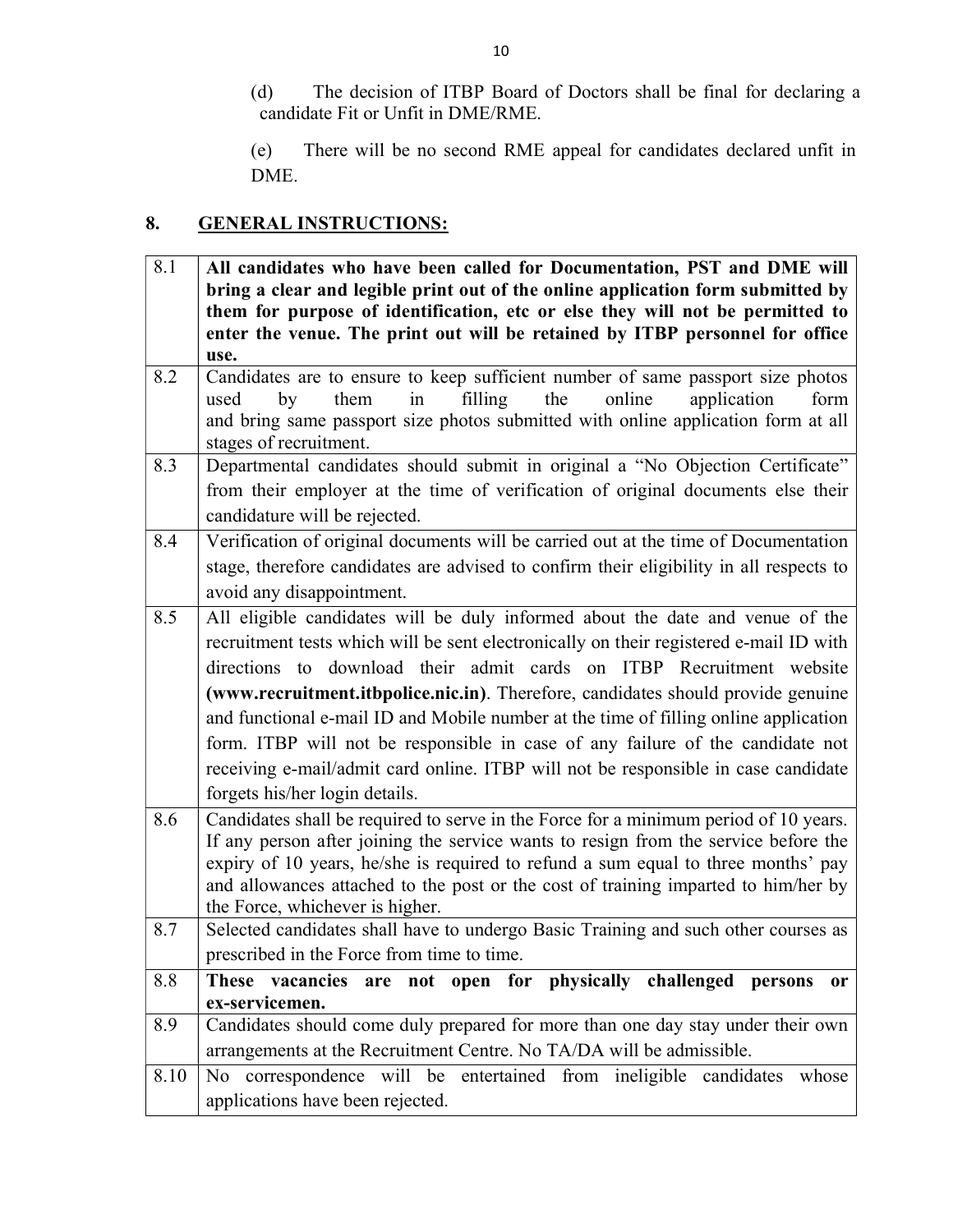| 8.11 | ITBP will not be responsible for any damage/injury to the individual sustained           |
|------|------------------------------------------------------------------------------------------|
|      | during the course of recruitment process.                                                |
| 8.12 | Recruitment in ITBP is totally transparent, fair and purely on the basis of              |
|      | performance of the aspirants. No candidate is required to pay any money in cash or       |
|      | otherwise, for recruitment in ITBPF except nominal application fee or fee for RME.       |
|      | If someone approaches them or asks for money or any other favour they may report         |
|      | the matter to the Recruitment Board or the local police.                                 |
| 8.13 | ITBP will not responsible for any postal delay or Internet interruptions/computer        |
|      | related problems.                                                                        |
| 8.14 | Any further information/notice in respect to the subject recruitment will be             |
|      | published on www.recruitment.itbpolice.nic.in only. Hence, all candidates are            |
|      | advised to log on the above link from time to time.                                      |
| 8.15 | Falsification of documents to mislead the Recruitment Board or to gain access to         |
|      | examination would lead to criminal action against the candidates, besides                |
|      | cancellation of his/her candidature.                                                     |
| 8.16 | Candidates canvassing in any form/bringing outside influence/pressure/offering           |
|      | illegal gratification/blackmailing/threatening to blackmail any person connection        |
|      | with recruitment will be disqualified.                                                   |
| 8.17 | It should, however, be clearly understood that the ITBP reserves the right to reject     |
|      | or accept any candidate at any stage.                                                    |
| 8.18 | Mere qualifying all the prescribed tests in ITBP recruitment does not confer the         |
|      | right of any candidates for selection.                                                   |
| 8.19 | The candidates will not be considered for recruitment if involved/convicted/arrested     |
|      | in any criminal case under IPC or any other Act of the Central Government or State       |
|      | Government.                                                                              |
| 8.20 | The performance of sports persons will be periodically reviewed and if a                 |
|      | sportsperson fails to give the desired result in respective discipline of sports, he/she |
|      | will be given an option to merge with combatized GD cadre or to be discharged            |
|      | from service as per rules.                                                               |
| 8.21 | All disputes and differences, if any, will be subject to the jurisdiction of the courts  |
|      | within the territorial limits of Delhi only.                                             |

# Disclaimer:

Information given in this advertisement and on ITBP Recruitment website are guidelines only. In case of any ambiguity, the existing rules and regulations of ITBP/Government of India will be final.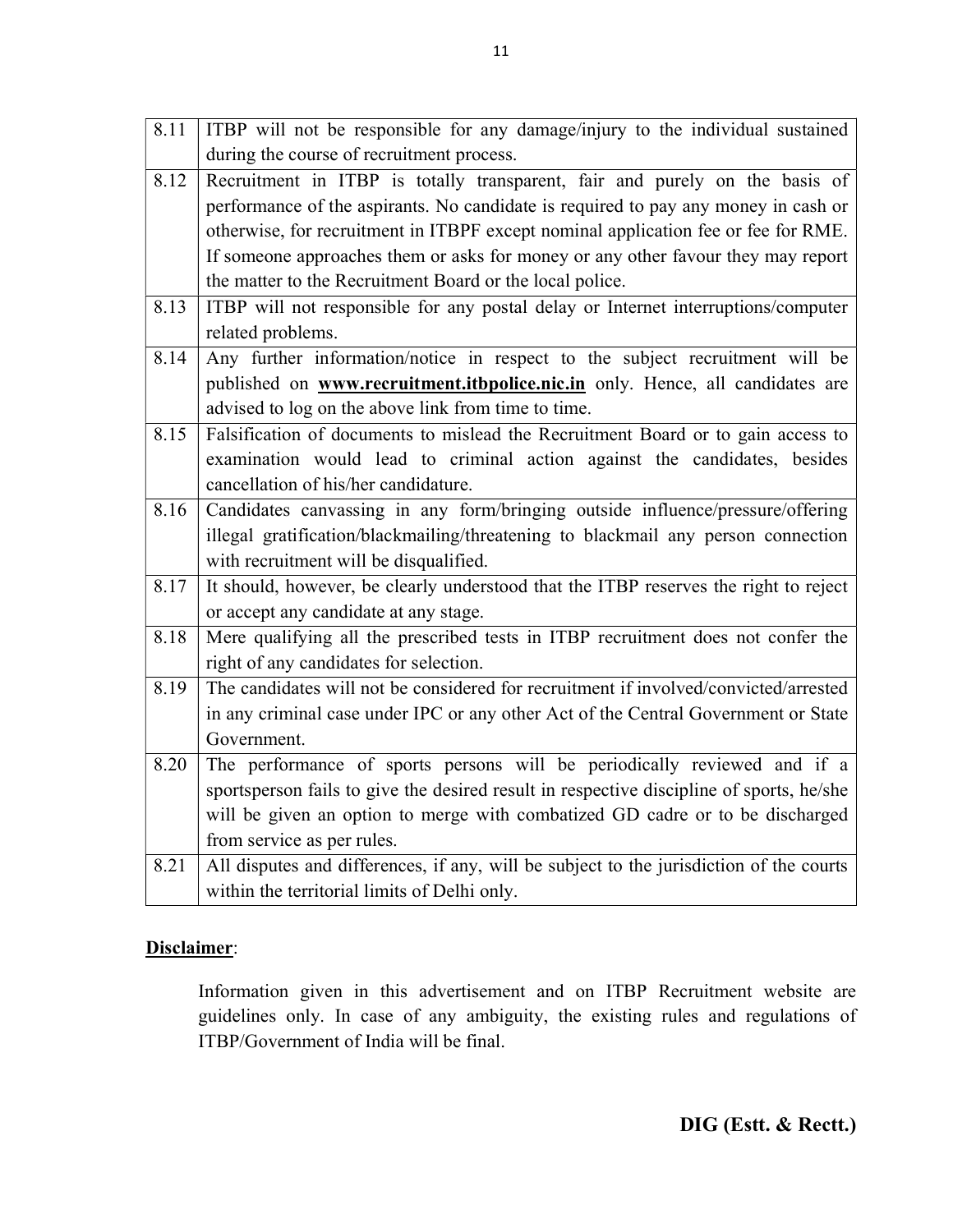# Average Body Weights in Kilograms for Different Age Groups and Heights

| Height | Age in year |             |           |             |  |
|--------|-------------|-------------|-----------|-------------|--|
| in Cms | 18-22       | $23 - 27$   | 29-32     | $33 - 37$   |  |
| 148    | 34.5-42.5   | 37-45       | 38.5-47   | 39.5-48.5   |  |
| 150    | 36.5-44.5   | 37.5-45.5   | 39-48     | 40.5-49.5   |  |
| 153    | 38-46       | 39-48       | 41-50     | $42 - 51$   |  |
| 155    | 38.5-47.5   | 40-49       | 41.5-50.5 | $43 - 52.5$ |  |
| 158    | 40.5-49.5   | 42-51       | $43 - 53$ | 44.5-53.5   |  |
| 160    | 41.5-50.5   | $43 - 52.5$ | 44-54     | 45.5-54.5   |  |
| 163    | $43 - 52.5$ | 44-54       | 46-56     | 47-57       |  |
| 165    | 44-54       | 45.5-55.5   | 47-58     | 48.5-59.5   |  |
| 168    | $45 - 55$   | 47-57       | 48.5-59.5 | 49.5-60.5   |  |

# (A) FEMALE CANDIDATES

# (B) MALE CANDIDATES

| Height | Age in year |               |           |                 |  |  |
|--------|-------------|---------------|-----------|-----------------|--|--|
| in Cms | 18-22       | $23 - 27$     | 28-32     | $33 - 37$       |  |  |
| 156    | 44-54       | 46-56         | 47-58     | 48-59           |  |  |
| 158    | $45 - 55$   | 47-57         | 48.5-59.5 | 49.5-60.5       |  |  |
| 160    | 46-56       | 47.5-58.5     | 49.5-60.5 | 50.5-61.5       |  |  |
| 162    | 47-58       | 49-60         | 50.5-61.5 | 52-63           |  |  |
| 164    | 48-59       | 50-61         | 52-63.5   | 53-65           |  |  |
| 166    | 59.5.-60.5  | 51.5-62.5     | 53-65     | 54.5-66.5       |  |  |
| 168    | 51-62       | 52.5 to 64.5  | 54.5-66.5 | 56-68           |  |  |
| 170    | 52064       | 54-66         | 56-68     | 57.7-70.5       |  |  |
| 172    | 54066       | 55.5-67.5     | 57-70     | 59-72           |  |  |
| 174    | 55-67       | 57-70         | 59-72     | 61-74.5         |  |  |
| 176    | 56.5-69     | 58.5-71.5     | 60.5-73.5 | $62 - 76$       |  |  |
| 178    | 57.5-70.5   | 60-73         | 61.5-75.5 | 63.5-77.5       |  |  |
| 180    | 59-72       | 61-75         | 63.5-77.5 | 65.5-80         |  |  |
| 182    | 61-74.5     | $62.5 - 76.5$ | 65-79     | $66 - 5 - 81.5$ |  |  |
| 184    | 63-77       | 64.5-78.5     | 66.5-81.5 | 68.5-83.5       |  |  |
| 186    | 63.5-77.5   | 65.5-80.5     | 68-83     | 70-86           |  |  |
| 188    | 65-79       | $67.5 - 82.5$ | 70-85.5   | 71.5-87.5       |  |  |
| 190    | 66-81       | 68.5-83.5     | 70.5-86.5 | 72.5-88.5       |  |  |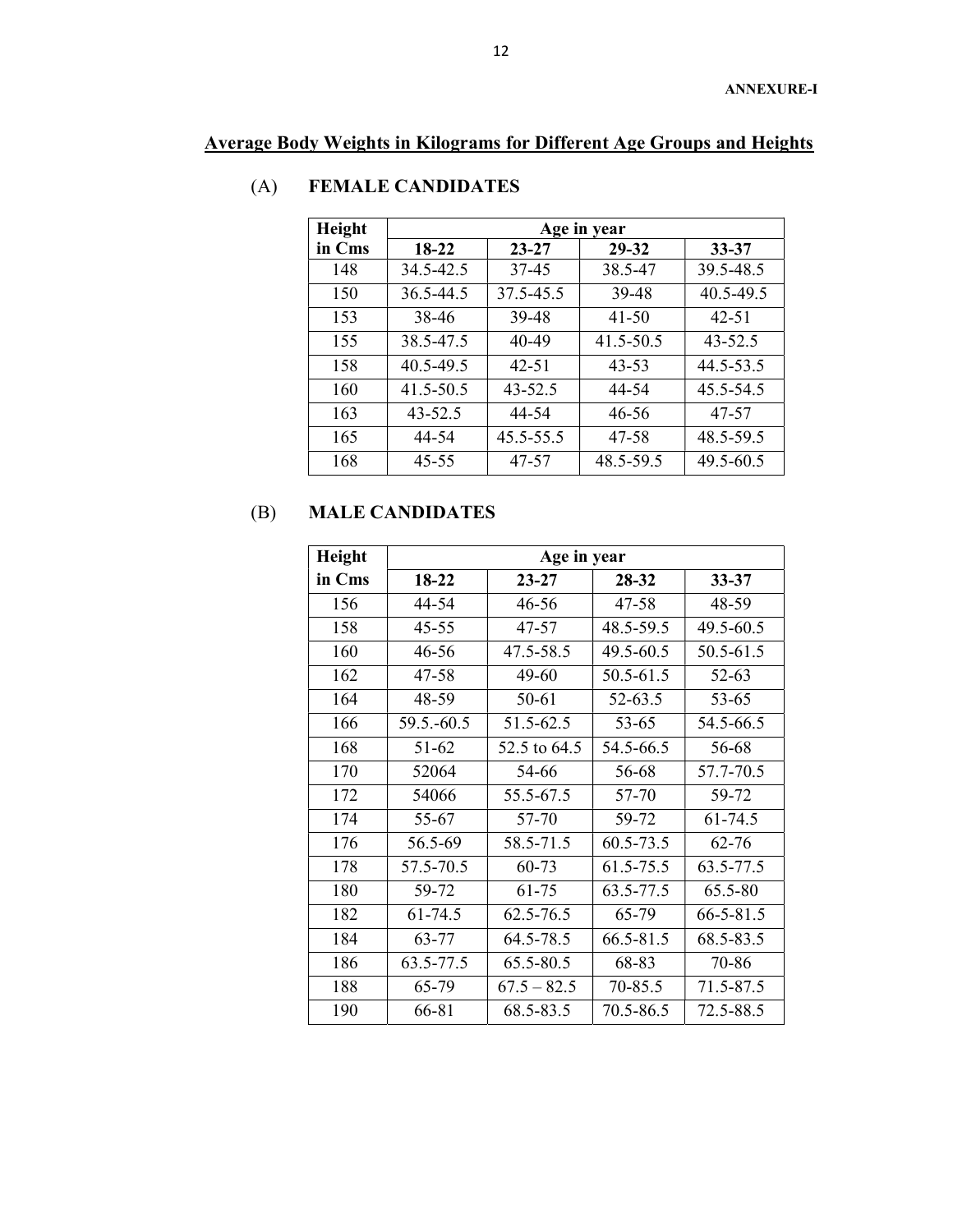## Annexure-II

## No Objection Certificate in case of Central/State Govt employees only

Note: Candidates already in Govt. service must submit their application through proper channel with the following certificate duly signed by their employer agreeing to release them, in case finally selected for the post of Constable (General Duty in Indo-Tibetan Border Police under Sports quota.

- (i) Certified that Mr/Ms. holds a permanent/temporary post of under Central/State Govt.
- (ii) Certified also that he has submitted his application to this department/Office on \_\_\_\_\_\_\_\_\_\_.
- (iii) Certified also that Mr/Ms. \_\_\_\_\_\_\_\_\_\_\_\_\_\_\_\_\_\_\_\_\_\_\_\_\_\_ will be released in case of his/her selection for the post of Constable (GD) in Indo-Tibetan Border Police Force under Sports quota.

Place……………………………….. Dated……………………………….

> Signature of Head of Office with office seal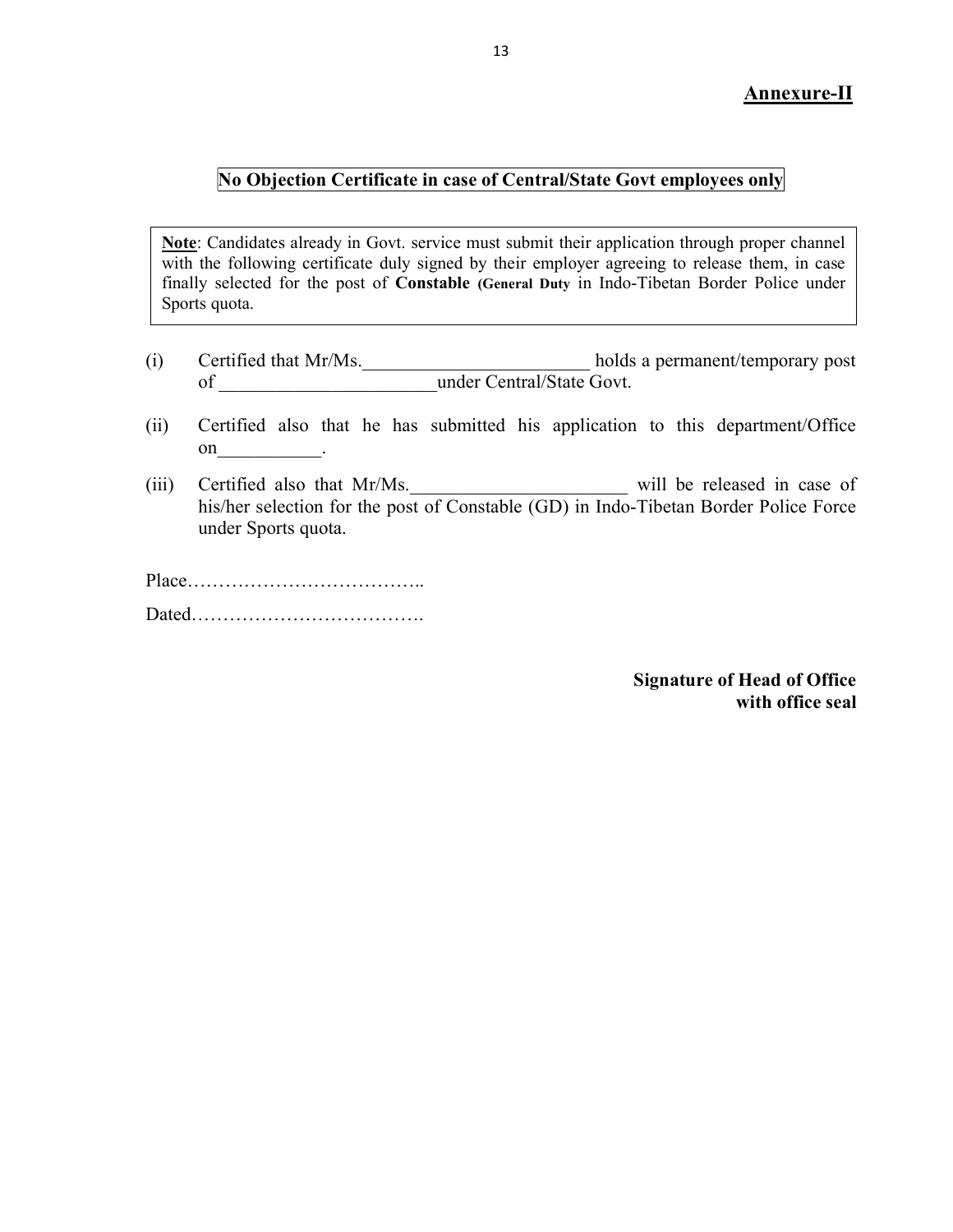#### Annexure-III

#### FORM OF CERTIFICATE TO BE PRODUCED BY OTHER BACKWARD CLASSES (OBC) APPLYING FOR APPOINTMENT TO POSTS UNDER THE GOVERNMENT OF INDIA

| This | 1S | to | certify                                  | that | Mr/Ms                                                       |           |                                                                                                            | Son/Daughter             |            | of  |
|------|----|----|------------------------------------------|------|-------------------------------------------------------------|-----------|------------------------------------------------------------------------------------------------------------|--------------------------|------------|-----|
|      |    |    |                                          |      | of Village/Town                                             |           |                                                                                                            | District/Division        |            |     |
|      |    |    | 1n                                       | the  | State/Union                                                 | Territory |                                                                                                            | belongs                  | to         | the |
|      |    |    |                                          |      |                                                             |           | Community which is recognized as a backward class under the Govt of India, Ministry of Social              |                          |            |     |
|      |    |    | Justice and Empowerment's Resolution No. |      |                                                             |           | dated                                                                                                      |                          | *. $Mr/Ms$ |     |
|      |    |    |                                          |      | and/or his/her family ordinary reside(s) in the             |           |                                                                                                            | District/Division of the |            |     |
|      |    |    |                                          |      |                                                             |           | State/Union Territory. This is also to certify that he/she does not belong to the persons/sections         |                          |            |     |
|      |    |    |                                          |      |                                                             |           | (Creamy Layer) mentioned in Column 3 of the Schedule to the Government of India, Department of Personnel & |                          |            |     |
|      |    |    |                                          |      | Training O.M. No. 36012/22/93-Estt. (SCT) dated 08/09/93**. |           |                                                                                                            |                          |            |     |
|      |    |    |                                          |      |                                                             |           |                                                                                                            |                          |            |     |

Dated:

 District Magistrate Deputy Commissioner etc\*\*\* (with seal of office)

- \* The authority issuing the certificate may have to mention the details of Resolution of Government of India, in which the caste of the candidate is mentioned as OBC.
- \*\* As amended from time to time.
- \*\*\* The authorities competent to issue the Certificate:
	- a. District Magistrate/Additional Magistrate/Collector/Deputy Commissioner/ Additional Deputy Commissioner/Dy. Collector/Ist Class Stipendiary Magistrate/Sub-Divisional Magistrate/Taluka Magistrate/Executive Magistrate/ Extra-Assistant Commissioner(not below the rank of first class Stipendiary Magistrate).
	- b. Chief Presidency Magistrate/Additional Chief Presidency Magistrate/Presidency Magistrate.

 $\mathcal{L}_\text{max}$ 

c. Revenue Officers not below the rank of Tehsildar.

Note:- The term "Ordinarily" used here will have the same meaning as in Section 20 of the Representation of the People Act, 1950.

#### Declaration/undertaking - for OBC (Non Creamy Layer) Candidates only

|                                                                                                                       | son/daughter of Shri |                                                          | resident of |
|-----------------------------------------------------------------------------------------------------------------------|----------------------|----------------------------------------------------------|-------------|
| village/town/city                                                                                                     | district             | State                                                    | hereby      |
| declare that I belong to the                                                                                          |                      | community which is recognised as a backward class by the |             |
| Government of India for the purpose of reservation in services as per orders contained in Department of Personnel and |                      |                                                          |             |
| Training Office Memorandum No.36012/22/93- Estt. (SCT), dated 8/9/1993. It is also declared that I do not belong to   |                      |                                                          |             |
| persons/sections (Creamy Layer) mentioned in Column 3 of the Schedule to the above referred Office Memorandum,        |                      |                                                          |             |
| dated 8/9/1993, which is modified vide Department of Personnel and Training Office Memorandum No.36033/3/2004         |                      |                                                          |             |
| Estt.(Res.) dated 9/3/2004 and dated 14/10/2008.                                                                      |                      |                                                          |             |

Place-<br> **Place-** Signature of the Candidate

| Date |
|------|
|------|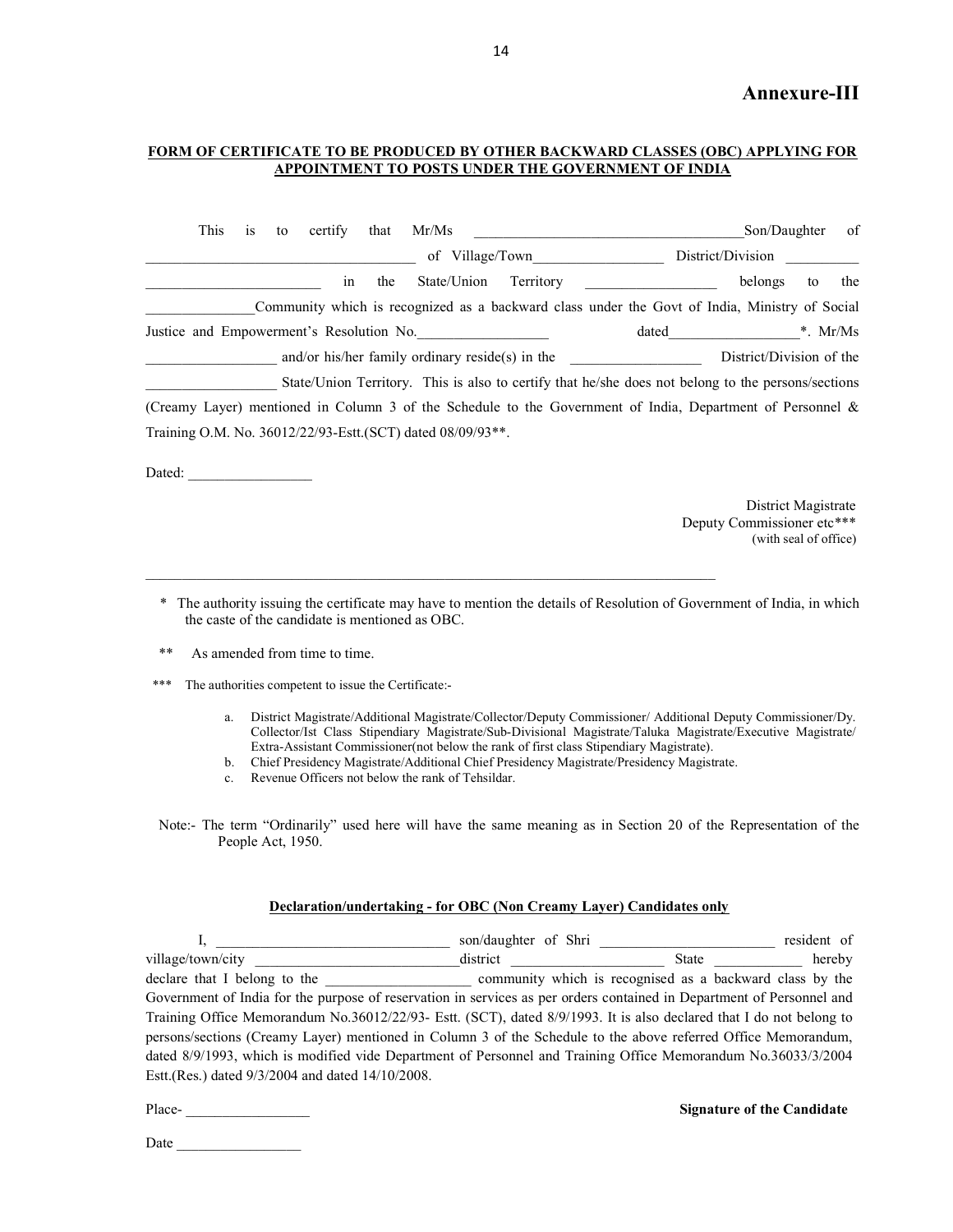#### ANNEXURE 'IV'

#### FORM OF CERTIFICATE TO BE PRODUCED BY A CANDIDATE BELONGING TO SCHEDULED CASTE/ SCHEDULED TRIBE APPLYING FOR APPOINTMENT TO POSTS UNDER THE GOVERNMENT OF INDIA

This is to certify that Shri/Shrimati/Kumari\* \_\_\_\_\_\_\_\_\_\_\_\_\_\_\_\_\_\_\_\_\_\_\_\_\_\_\_ son/daughter of of village/town\* The same of village/town\* The same of village/town\* and  $\frac{1}{2}$  in District/Division\* of the State/Union Territory\* belongs to the Caste/Tribes which is recognized as a Scheduled Castes/Scheduled Tribes\* under :-

The Constitution (Scheduled Castes) order, 1950 . The Constitution (Scheduled Castes) order, 1950 Tribes) order, 1950 \_\_\_\_\_\_\_\_\_\_\_\_\_\_\_\_\_\_\_\_\_\_, the Constitution (Scheduled Castes) Union Territories order, 1951\* The Constitution (Scheduled Tribes) Union Territories Order, 1951\*

(As amended by the Scheduled Castes and Scheduled Tribes (Modification) Order, 1956, the Bombay Reorganization Act, 1960, the Punjab Reorganization Act, 1966, the State of Himachal Pradesh Act, 1970, the North Eastern Areas Reorganization Act, 1971 and the Scheduled Castes and Scheduled Tribes Orders (Amendment) Act, 1976)

The Constitution (Jammu & Kashmir) Scheduled Castes Order, 1956.

 $\mathcal{L}_\text{max}$  and  $\mathcal{L}_\text{max}$  and  $\mathcal{L}_\text{max}$  and  $\mathcal{L}_\text{max}$ 

 $\mathcal{L}_\text{max}$  and  $\mathcal{L}_\text{max}$  and  $\mathcal{L}_\text{max}$ 

The Constitution (Andaman & Nicobar Islands) Scheduled Tribes Order, 1959 as amended by the Scheduled Castes and Scheduled Tribes order (Amendment Act), 1976\*.

The Constitution (Dadra and Nagar Haveli) Scheduled Castes Order 1962.

The Constitution (Dadra and Nagar Haveli) Scheduled Tribes Order 1962 @.

The Constitution (Pondicherry) Scheduled Castes Order 1964 @.

The Constitution (Uttar Pradesh) Scheduled Tribes Order 1967 @.

The Constitution (Goa, Daman & Diu) Scheduled Castes Order 1968 @.

The Constitution (Goa, Daman & Diu) Scheduled Tribes Order 1968 @.

The Constitution (Nagaland) Scheduled Tribes Order 1970 @.

The Constitution (Sikkim) Scheduled Castes Order 1978 @.

The Constitution (Sikkim) Scheduled Tribes Order 1978 @.

The Constitution (Jammu & Kashmir) Scheduled Tribes Order 1989 @.

The Constitution (Scheduled Castes) Orders (Amendment) Act, 1990 @.

The Constitution (Scheduled Tribes) Orders (Amendment) Ordinance, 1991 @.

The Constitution (Scheduled Tribes) Orders (Second Amendment) Act, 1991 @.

The Constitution (Scheduled Tribes) Orders (Amendment) Ordinance, 1996

2. Applicable in the case of Scheduled Castes, Scheduled Tribes persons who have migrated from one State/Union Territory Administration. This certificate is issued on the basis of the Scheduled Castes/ Scheduled Tribes certificate issued to Shri/Shrimati **Example 2016** Father/Mother of Shri/ Shrimati/Kumari\* \_\_\_\_\_\_\_\_\_\_\_\_\_\_\_\_\_\_\_\_\_\_\_\_\_\_\_\_\_\_\_ of village/town\* in District/Division\* \_\_\_\_\_\_\_\_\_\_\_\_\_\_\_\_\_\_\_\_\_\_\_\_\_\_of the State/Union Territory\* \_\_\_\_\_\_\_\_\_\_\_\_\_\_ who belongs to the the caste/Tribe which is recognized as a Scheduled Caste/Scheduled Tribe in the State/Union Territory\* issued by the \_\_\_\_\_\_\_\_\_\_\_\_\_\_\_\_\_\_ dated

Contd…2/-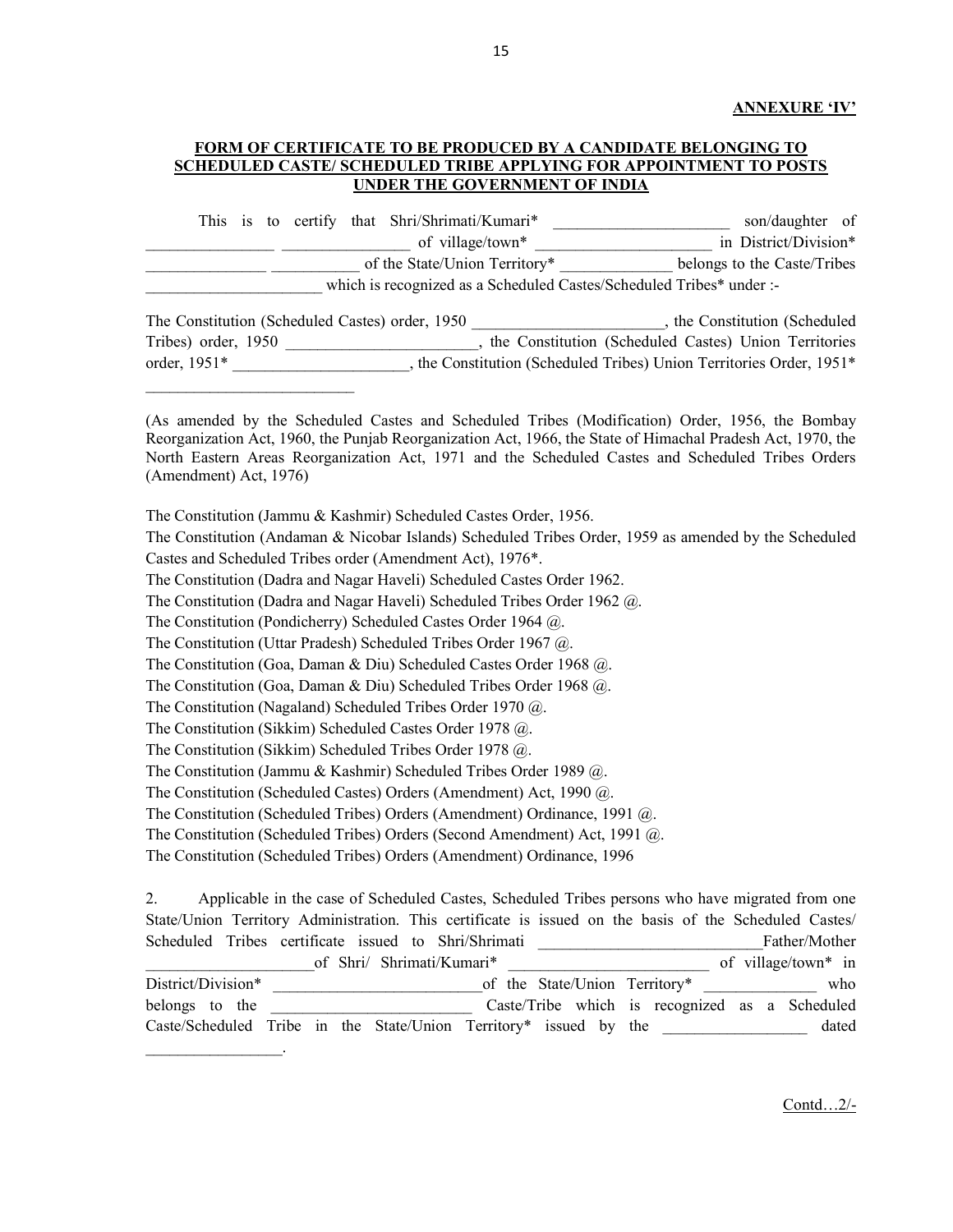3. Shri/Shrimati/Kumari and /or\* his/her family ordinarily reside(s) in village/town\* of District/Division\* of the State/Union Territory of  $\qquad \qquad .$ 

Signature \_\_\_\_\_\_\_\_\_\_\_\_\_\_\_\_\_\_\_\_\_\_\_\_\_\_\_\_\_\_\_\_\_\_\_\_\_\_

\*\* Designation \_\_\_\_\_\_\_\_\_\_\_\_\_\_\_\_\_\_\_\_\_\_\_\_\_\_\_\_\_\_\_\_\_\_\_\_\_\_

(with seal of office)

State/Union Territory

Place \_\_\_\_\_\_\_\_\_\_\_\_\_\_\_\_

Date \_\_\_\_\_\_\_\_\_\_\_\_\_\_\_\_

\* Please delete the words which are not applicable

@ Please quote specific Presidential Order

Delete the paragraph which is not applicable.

NOTE: The term, ordinarily reside (s) used here will have the same meaning as in section 20 of the Representation of the People Act, 1950.

\*\* The authorities competent to issue Caste/Tribe Certificates:

| a.           | Magistrate/Additional District Magistrate/Collector/Deputy<br>District           |
|--------------|----------------------------------------------------------------------------------|
|              | Commissioner/Additional Deputy Commissioner/Dy. Collector/Ist Class              |
|              | Magistrate/Sub-Divisional Magistrate/Extra-Assistant<br>Stipendiary              |
|              | Commissioner/Taluka Magistrate/Executive Magistrate.                             |
| b.           | Chief Presidency Magistrate/Additional Chief Presidency Magistrate/Presidency    |
|              | Magistrate.                                                                      |
| c.           | Revenue Officers not below the rank of Tehsildar.                                |
| d.           | Sub-Divisional Officers of the area where the candidate and/or his family        |
|              | normally resides.                                                                |
| <b>NOTE:</b> | ST candidates belonging to Tamil Nadu State should submit caste certificate ONLY |
|              |                                                                                  |
|              | FROM THE REVENUE DIVISIONAL OFFICER.                                             |

-- 2 --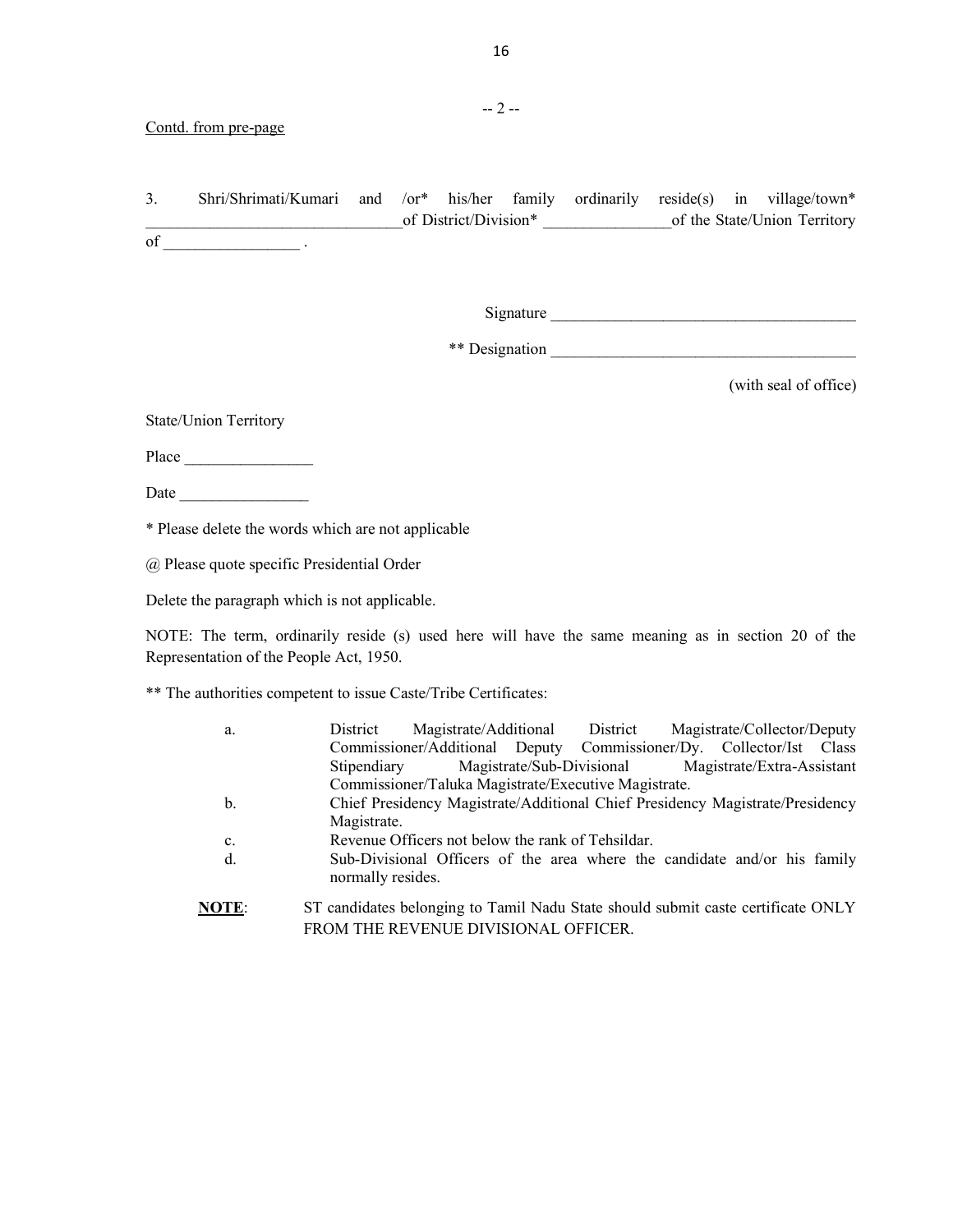#### ANNEXURE 'V'

#### FORM OF CERTIFICATE TO BE SUBMITTED BY THE CANDIDATES THOSE WHO INTEND TO AVAIL RELAXATION IN HEIGHT OR CHEST MEASUREMENT

|          | Certified that Shri |             | S/O Shri | is permanent  |
|----------|---------------------|-------------|----------|---------------|
| resident |                     | $v_1$ llage |          | Tehsil/Taluka |
|          | District            |             |          | State.        |

#### 2. It is further certified that:

- Residents of entire area mentioned above are considered as (Garhwali, Kumaoni, Dogra, Maratha, Sikkimies) for relaxation in height measurement for recruitment in the Para Military Forces of the Union of India.
- He belongs to the Himachal Pradesh/Leh & Ladakh/Kashmir Valley/North Eastern States which is considered for relaxation in height measurement for recruitment in the Para Military Forces of the Union of India.
- He belongs to **Tribals/Adivasis community which is considered** for relaxation in height and chest measurement for recruitment in para-military forces.

Date:

Place \_\_\_\_\_\_\_\_\_\_\_\_\_\_\_\_\_\_\_\_\_

Signature **Executive Signature** 

District Magistrate/Sub-Divisional Magistrate/Tehsildar

• Delete whichever is not applicable.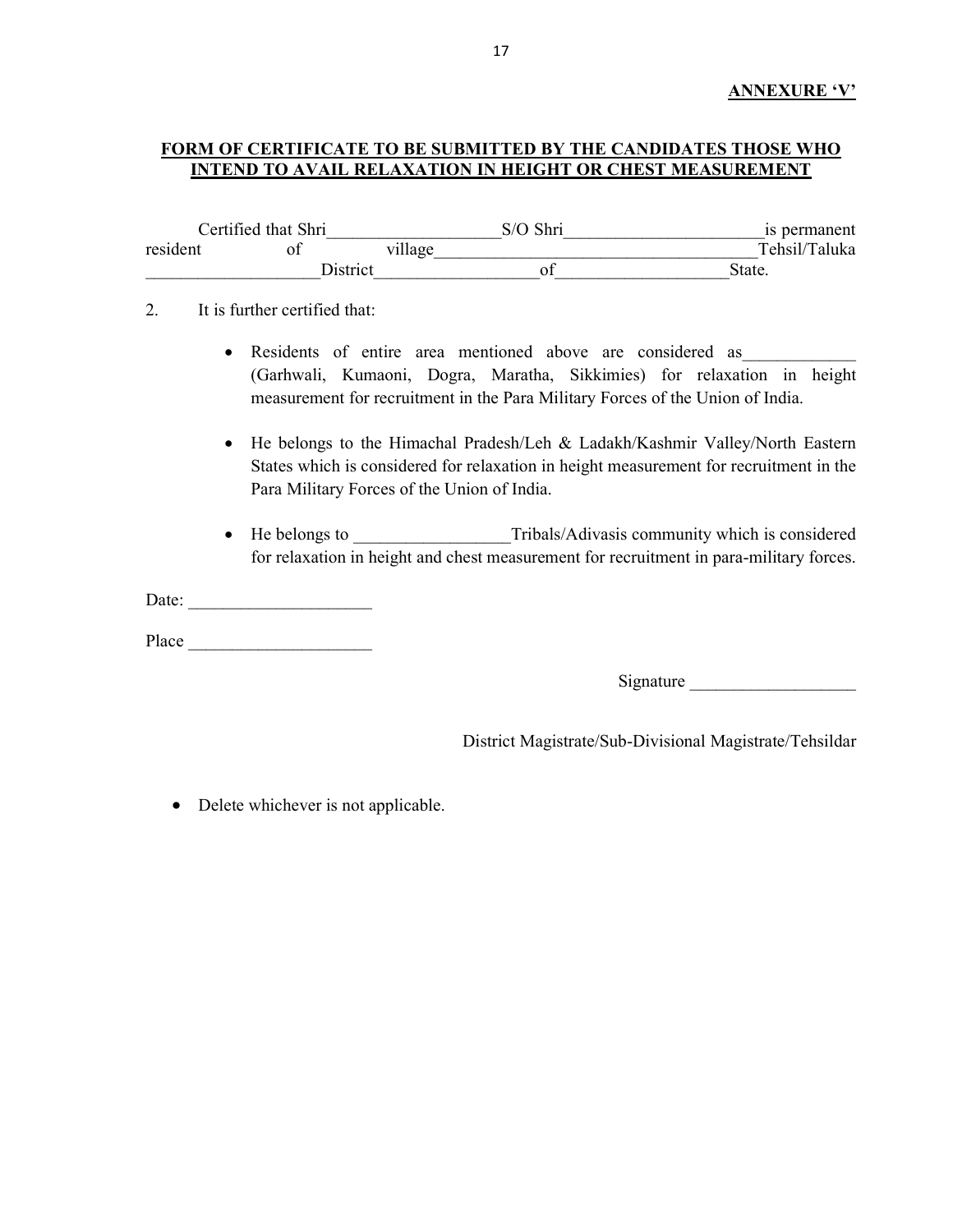# Review Medical Examination (RME) of candidates found to be UNFIT in DME for the post of Constable/GD(Sportspersons)-2021 in ITB Police Force as per Para-7(v) of Advertisement Notice)

 Mr./Ms…………………………………………… Roll No………………………………… is hereby informed that he/she has been medically examined for recruitment to the post of Constable/GD (Sportspersons)-2021 in ITB Police Force on ………………………… at ………… ………….…………………. and found UNFIT due to the reasons mentioned below :-

> (i) …………………………………………………………………. (ii) …………………………………………………………………. (iii) …………………………………………………………………. (iv) ……………………………………………………………..

2. You are hereby informed that you can apply for Review Medical Examination (RME) by signing on the consent form below. RME will be conducted on …………………….for which you are required to report at ………………… hours.

|        | Signature of Medical Officers |
|--------|-------------------------------|
| Date   | Name                          |
| Centre | Stamp                         |

#### Counter- signature of the Presiding Officer with Seal

Result of Medical Examination received

Name & Signature of the Candidate

### FOR USE OF CANDIDATE ONLY

To

 The Presiding Officer of Recruitment Board ……………………………

…………………………………

### Subject - APPLICATION FOR REVIEW MEDICAL EXAMINATION

Sir,

I hereby convey my consent for undergoing Review Medical Examination

| $Place$ |                                                      |
|---------|------------------------------------------------------|
| Date    | Name $\dots\dots\dots\dots\dots\dots\dots\dots\dots$ |
|         | Roll No.                                             |

 (……………………………………………..) Signature of the Presiding Officer with Seal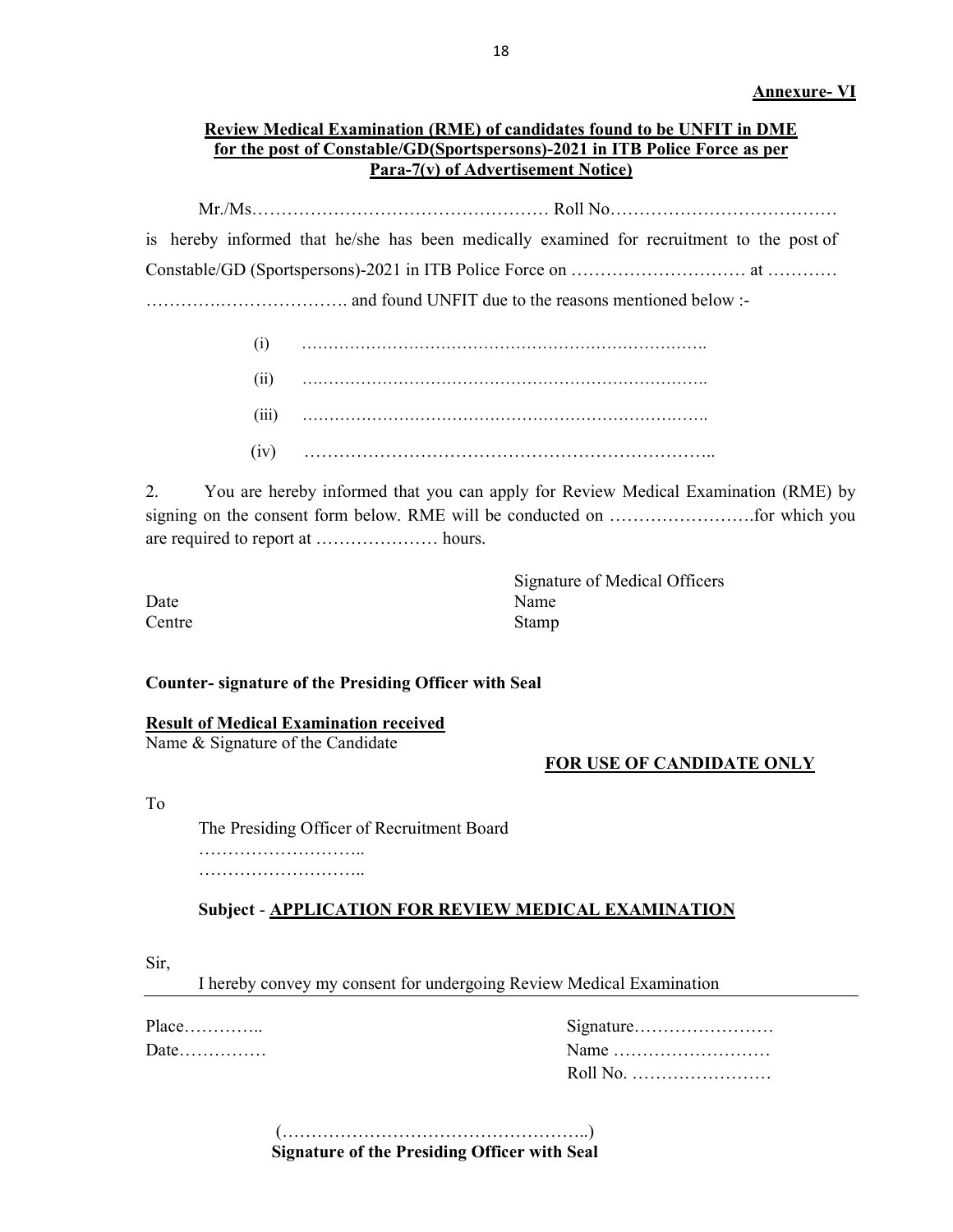#### (Annexure-VII)

#### (Form-1)

(For representing in India an International Competition in one of the recognized Games/Sports)

NATIONAL FEDERATION/ NATIONAL ASSOCIATION OF …………………

Certificate to meritorious sportsmen for employment to Group C. Service under the Central Government.

Certified that Shri/Smt./Kumari ……………………………………………………………………………….. Son/Wife/Daughter of Shri……………………………..………….resident (Complete address) of ……………………………………………….represented the country in the Game/Event of ………………………………………….………………….in Competition/Tournament held at ………………… from………………………........to…………………………………… The position obtained by the individual/team in the above said Competition/Tournament was

………………………..… The Certificate is being given on the basis of record available in the office of National Federation/National Association of ………………………………………….

Place………………….. Date…………………...

| Name of the Federation/National |
|---------------------------------|
|                                 |
|                                 |
|                                 |
|                                 |

Note :- This Certificate will be valid only when signed personally by the Secretary, National Federation/National Association.